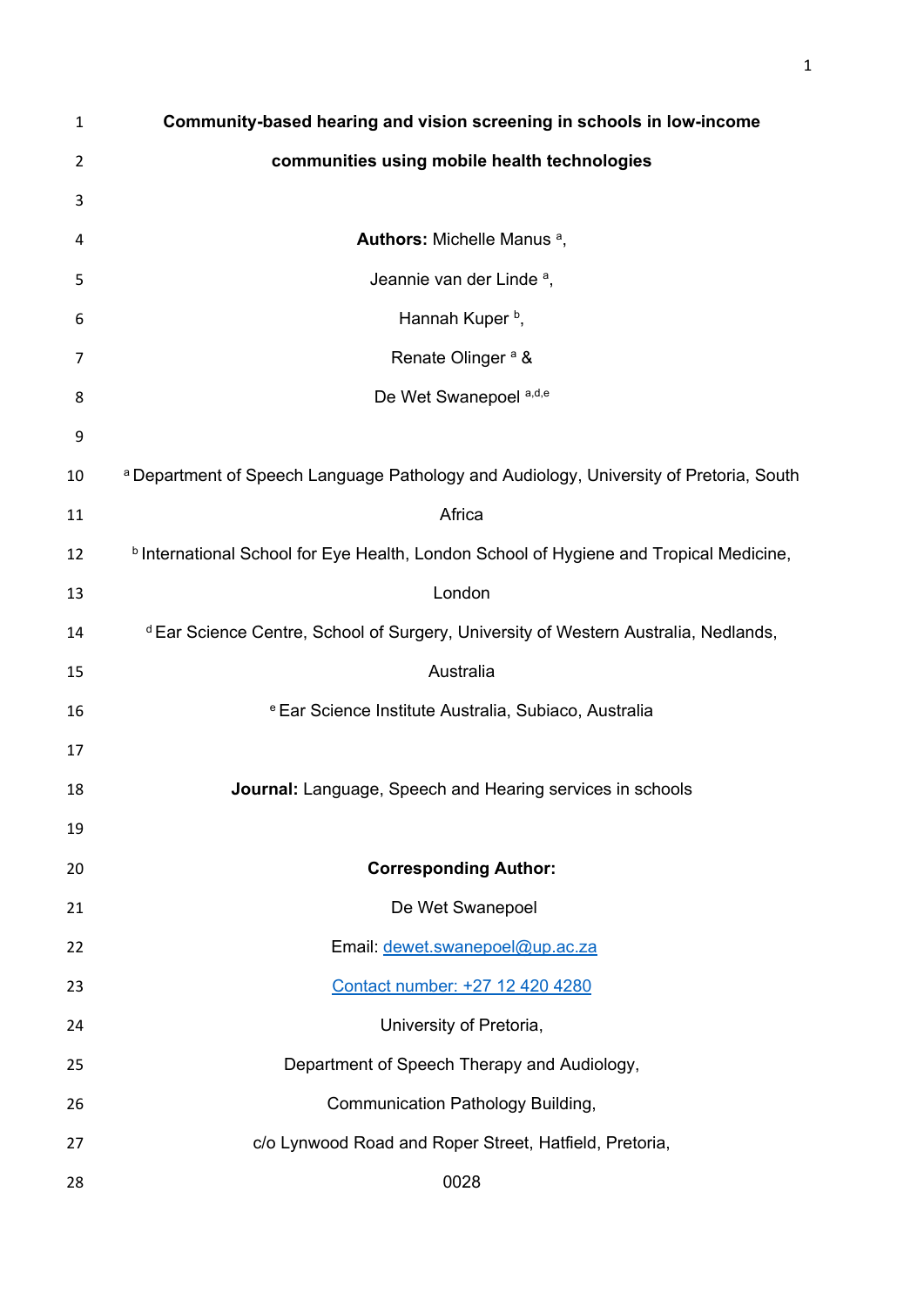| 29 |                                                                                              |
|----|----------------------------------------------------------------------------------------------|
| 30 | <b>Conflict of Interest Statement:</b> The relationship between D.W. Swanepoel and the hearX |
| 31 | group includes equity, consulting, and potential royalties.                                  |
| 32 |                                                                                              |
| 33 | <b>Funding Statement:</b> The research project was financially supported by the Newton       |
| 34 | Advanced Fellowship Award (NP2020PA\100013).                                                 |
| 35 |                                                                                              |
| 36 |                                                                                              |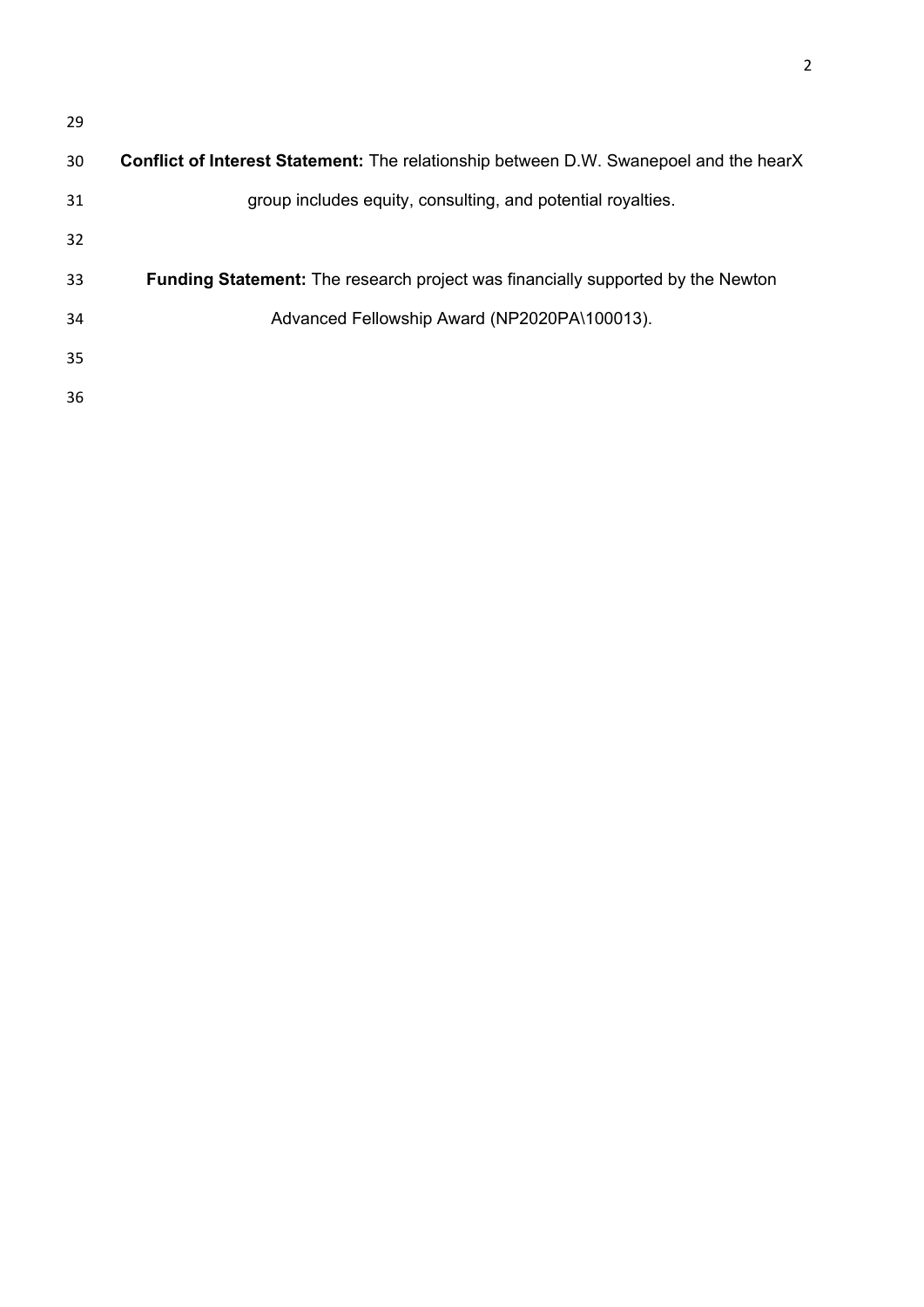| 37 | <b>Abstract</b>                                                                          |
|----|------------------------------------------------------------------------------------------|
| 38 |                                                                                          |
| 39 | Introduction: Globally, more than 50 million children have hearing or vision loss. Most  |
| 40 | of these sensory losses are identified late due to a lack of systematic screening,       |
| 41 | making treatment and rehabilitation less effective. Mobile health (mHealth), which is    |
| 42 | the use of smartphones or wireless devices in healthcare, can improve access to          |
| 43 | screening services. mHealth technologies allow lay health workers to provide hearing     |
| 44 | and vision screening in communities.                                                     |
| 45 |                                                                                          |
| 46 | Purpose: To evaluate a hearing and vision school screening program facilitated by lay    |
| 47 | health workers (LHWs) using smartphone applications in a low-income community in         |
| 48 | South Africa.                                                                            |
| 49 |                                                                                          |
| 50 | Method: Three LHWs were trained to provide dual sensory screening using                  |
| 51 | smartphone-based applications. The hearScreen™ app with calibrated headphones            |
| 52 | was used to conduct screening audiometry and the Peek Acuity™ app was used for           |
| 53 | visual acuity screening. Schools were selected from low-income communities               |
| 54 | (Gauteng, South Africa) and children aged between 4 to 9 years received hearing and      |
| 55 | vision screening. Screening outcomes associated variables and program costs were         |
| 56 | evaluated.                                                                               |
| 57 |                                                                                          |
| 58 | Results: A total of 4888 and 4933 participants children received hearing and vision      |
| 59 | screening, respectively. Overall, 1.6% of participants failed the hearing screening and  |
| 60 | 3.6% failed visual acuity screening. Logistic regression showed that females were        |
| 61 | more likely to pass hearing screening (OR:1.61; 95% CI: 1.11-2.54) while older           |
| 62 | children were less likely to pass visual acuity screening [OR: (0.87, 95% CI:0.79-0.96). |
| 63 | A third (32.5%) of referred cases followed up for air conduction threshold audiometry    |
| 64 | and one in four (25.1%) followed up for diagnostic vision testing. A high proportion of  |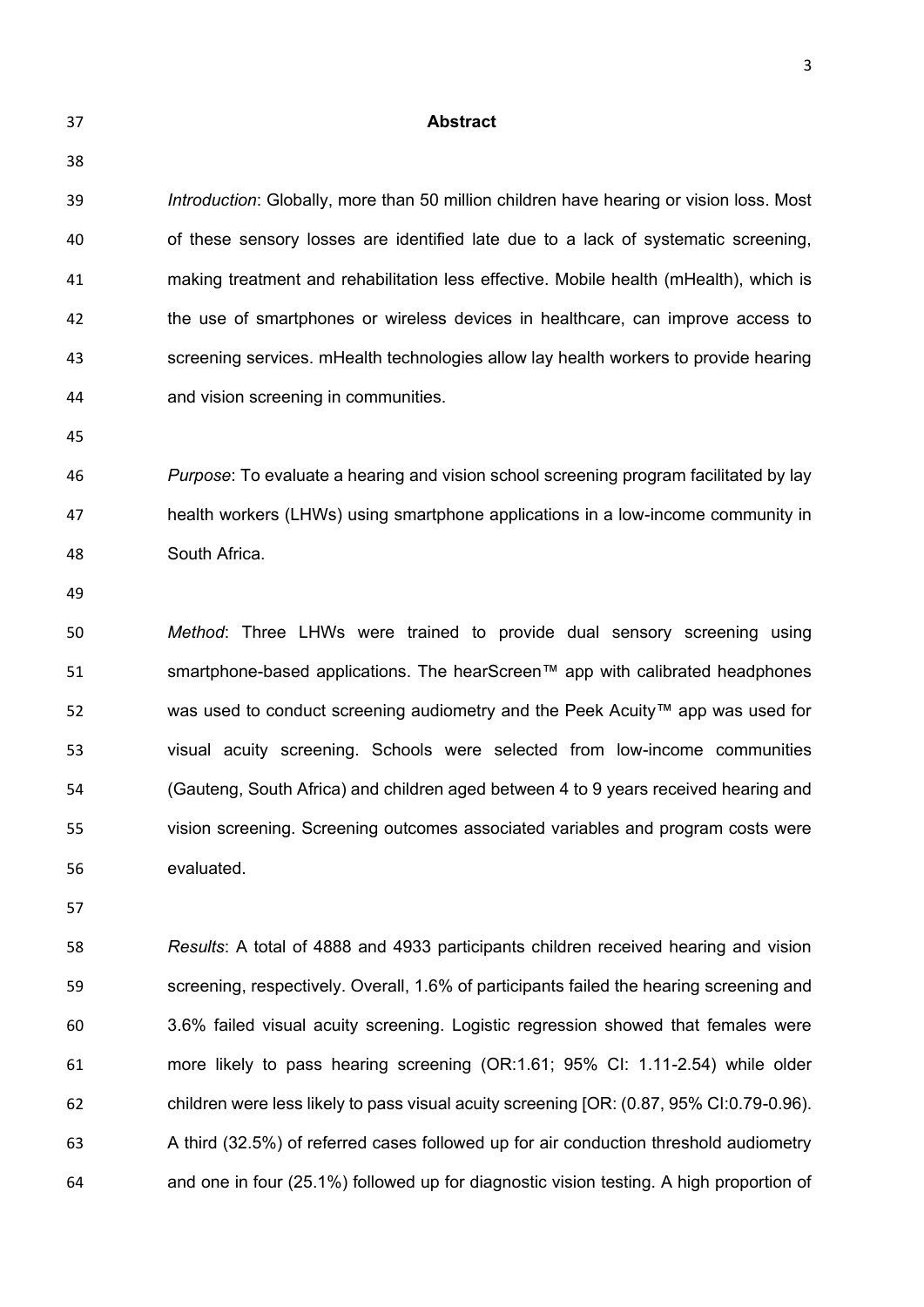these cases were confirmed to have hearing (73.1%; 19/26) or vision loss (57.8%; 26/45).

 *Conclusion*: mHealth technologies can enable LHWs to identify school-aged children with hearing and/or vision loss in low-income communities. This approach allows for low-cost, scalable models for early detection of sensory losses that can affect academic performance.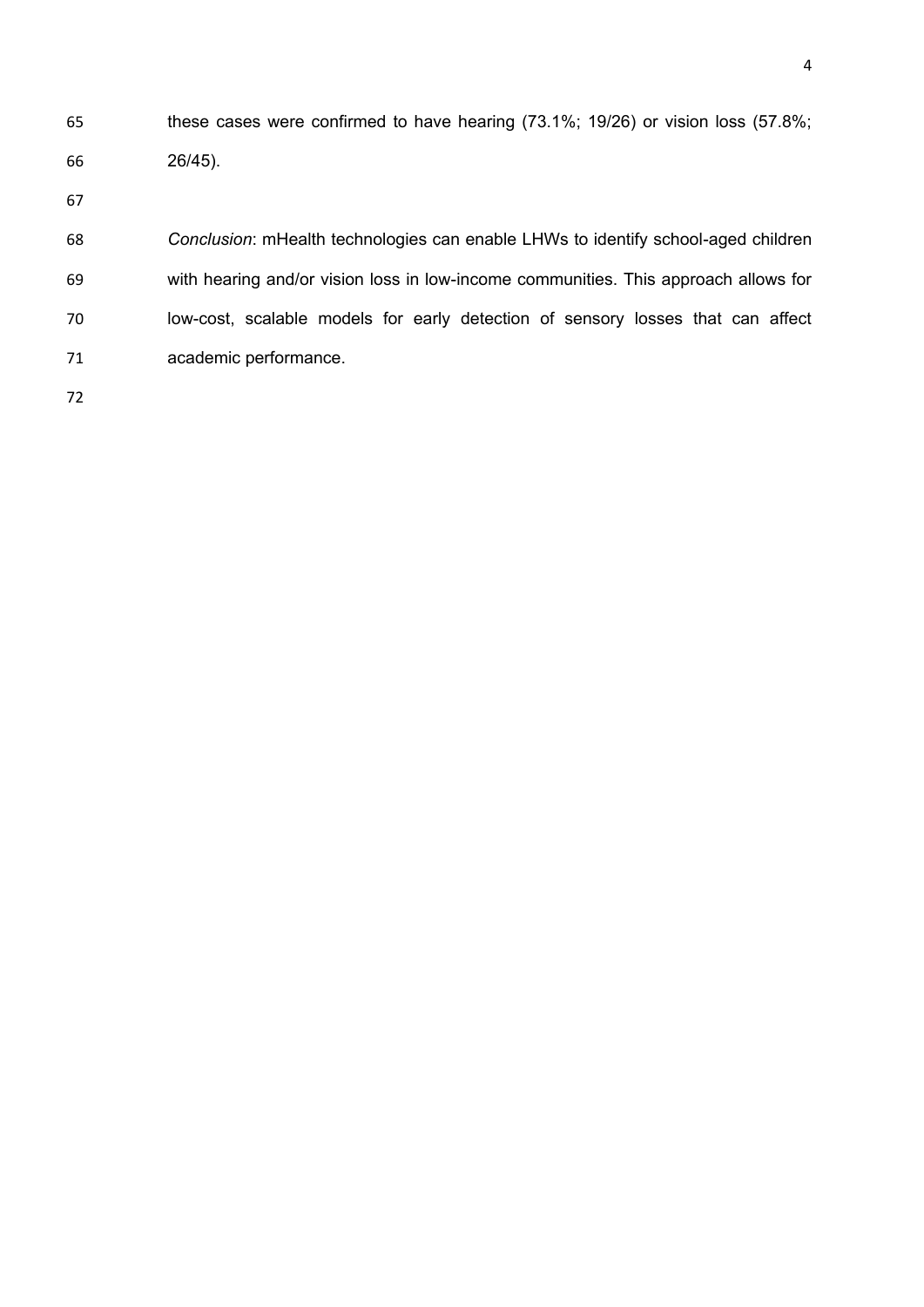**Introduction**

 Hearing and vision loss are significant contributors to the Global burden of disease (Global Burden of Disease 2016 and Injury Incidence and Prevalence Collaborators, 2017; Olusanya, Wright, Nair, Boo, Halpern, Kuper, Abubaker, Almasri, Arabloo, Arora, Backhaus, Berman, Breinbauer, Carr, de Vries, del Castillo-Hegyi, Eftekhari, Gladstone, Hoekstra…Kassebaum, 2020). Approximately 34 million children younger than 15 years of age are estimated to live with disabling hearing loss (World Health Organization, 2018). Among children, the prevalence of hearing loss (includes both 82 transient and/or permanent hearing losses) increases with age, from 0.9% amongst children less than a year old to 5.9% amongst adolescents aged 15 to 19 years old (Olusanya et al., 2020). The incidence of permanent congenital hearing loss, in high- income countries (HICs), is considered to be 3 per 1000 births (Shargorodsky, Curhan, Curhan, & Eavey, 2010) and 6 per 1000 live births in low-middle income countries (Olusanya & Newton, 2007).

 Countries are categorized according to gross national income (GNI) per capita, with low-income countries having a GNI per capita of \$1,036 to \$4,045 (United States Dollars, USD) (The World Bank, 2020b). Upper-,middle income countries have a GNI per capita of \$4,046 to \$ 12,535 and high income countries have a GNI per capita of \$12,536 or more (The World Bank, 2020b). South Africa is classified as an upper- middle income country with a GNI per capita of \$6,040 (The World Bank, 2020a). Overall, 80 to 90% of children with disabling hearing loss reside in low- and middle income countries [LMICs] (Olusanya & Newton, 2007; Olusanya, 2015; Stevens, Flaxman, Brunskill, Mascarenhas, Mathers & Finucane,2013; World Health Organization, 2017a).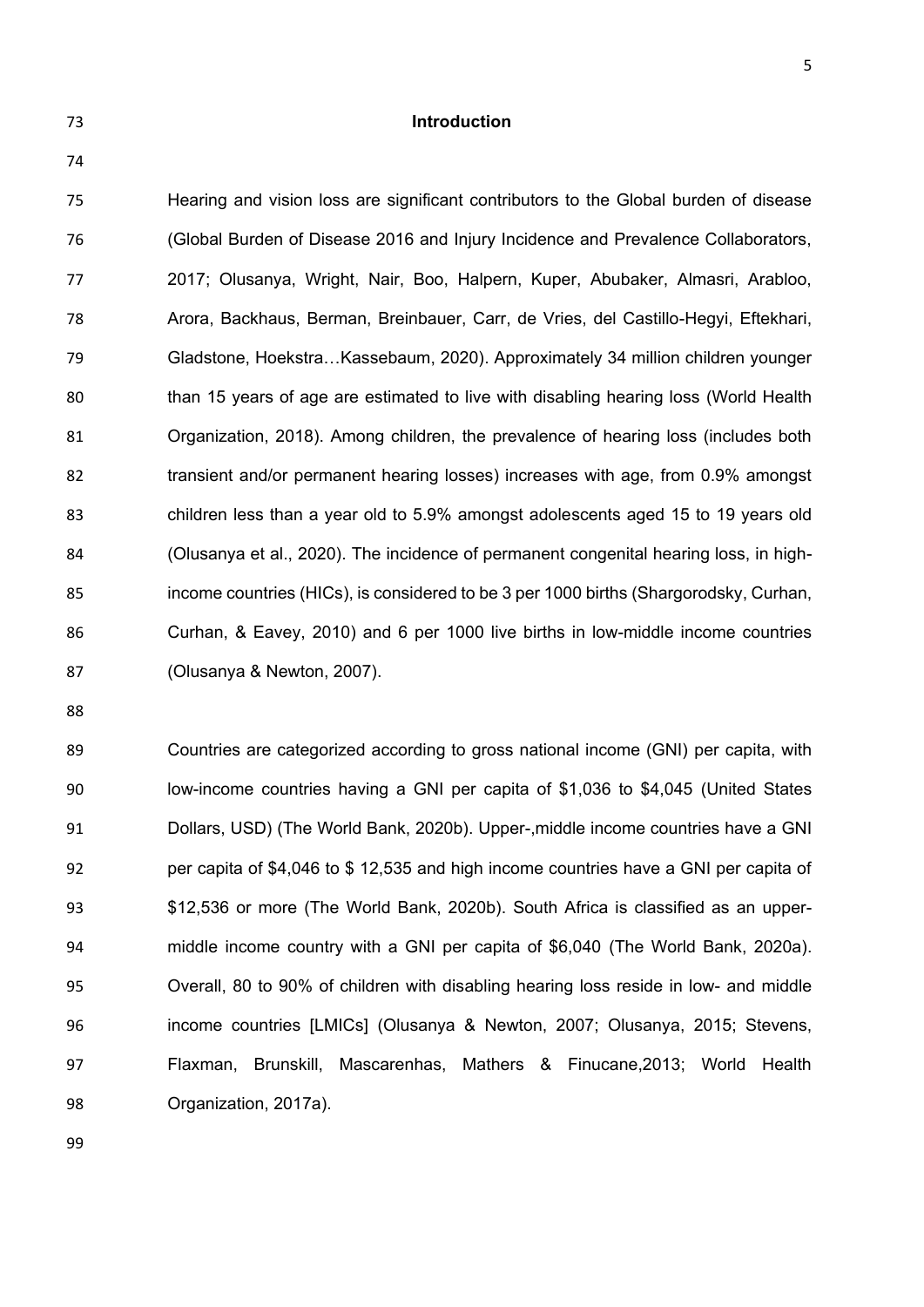Vision loss is also common in children. Refractive error alone affects an estimated 12.8 million children aged between 5 and 15 years (Resnikoff, Pascolini, Mariotti & Pokharel, 2008). The Global Burden of Disease study reported an increase in prevalence of vision loss from 1.1% in children less than a year old to 3.9% in adolescents aged 15 to 19 years old (Olusanya et al., 2020). These sensory impairments are commonly co-occurring, with an estimated 40 to 60% of children with hearing loss also having some degree of vision loss (Bakhshaee, Banaee, Ghasemi, Nourizadeh, Shojee, Shahriari & Tayarani, 2009; Nikolopoulos, Lioumi, Stamataki, & O' Donoghue, 2006).

 Periodic hearing and vision screening are considered integral strategies for preventative paediatric health care (American Academy of Pediatrics, 2017). According to the World Health Organization (WHO), the majority (60%) of childhood hearing loss and vision loss (80%) can be corrected or prevented (World Health Organization, 2017b, 2017a). Screening for these conditions is therefore important, as early detection allows for earlier and more effective treatment and rehabilitation (Eksteen, Launer, Kuper, Eikelboom, Bastawrous & Swanepoel, 2019; Rono, Bastawrous, Macleod, Wanjala, DiTanna, Weiss & Burton, 2018), and optimisation of learning outcomes (American Academy of Pediatrics, 2015; Eksteen et al., 2019; Kemper, Fant, Bruckman, & Clark, 2004; Porter, Sladen, Ampah, Rothpletz, & Bess, 2013; Reddy & Bassett, 2017; Register, 2010; Rono et al., 2018; Yousuf Hussein, Swanepoel, Mahomed & Biago de Jager, 2018).

 Different options exist for screening and early detection of hearing loss. Universal newborn hearing screening has been implemented in many high-income countries (HICs), but remains largely unavailable in LMICs due to lack of equipment and trained staff, and the high proportion of births outside of clinical settings (Meyer, Swanepoel, le Roux, & van der Linde, 2012; Morton, & Nance, 2006; Olusanya, 2015; Olusanya,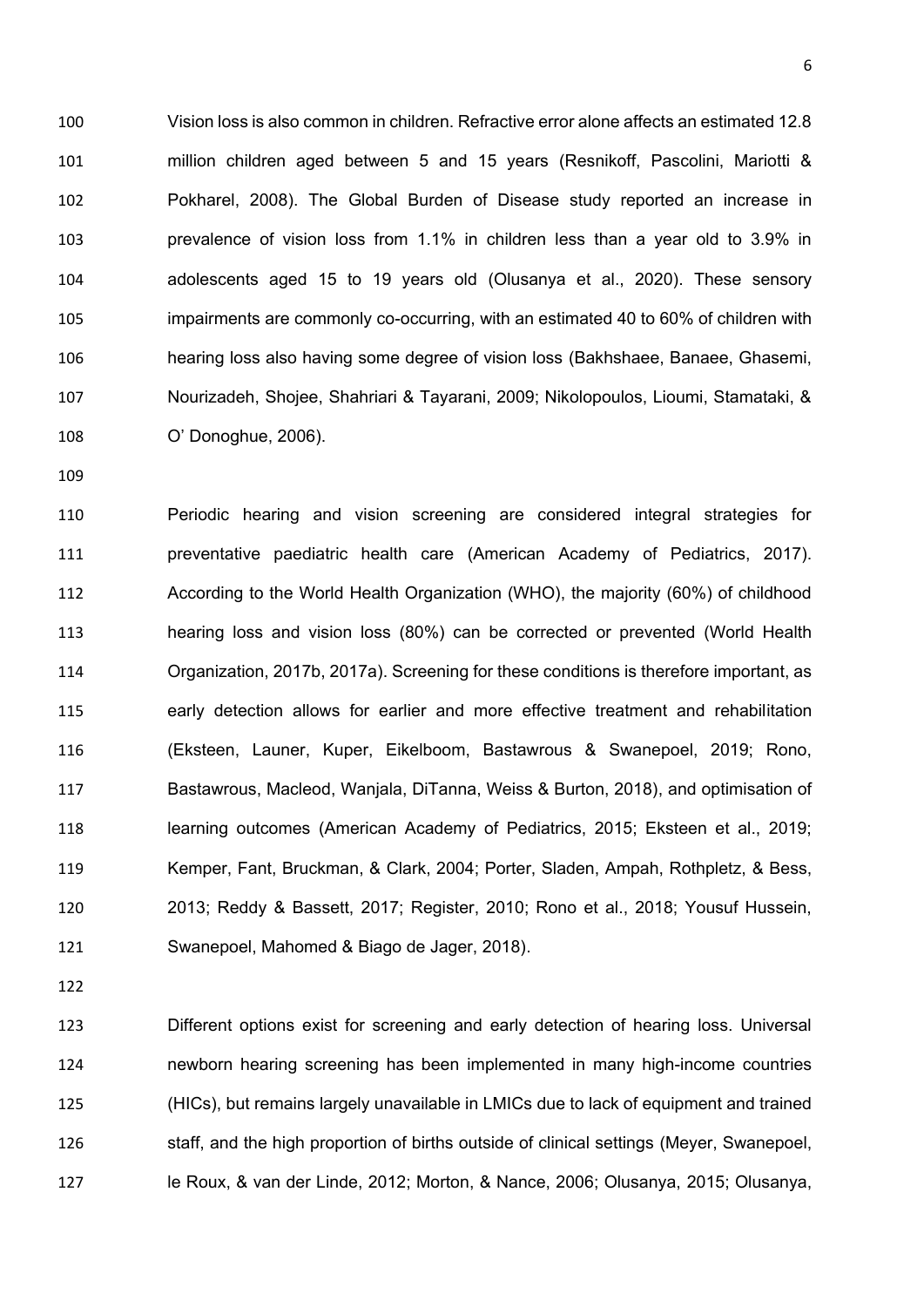2011; Swanepoel, Ebrahim, Joseph, & Friedland, 2007; Thomson & Yoshinaga-Itano, 2018). A 2017, South African study revealed that of 30 PHC facilities surveyed (Gauteng and North West Provinces) none of offered neonatal hearing screening. The 24 secondary and tertiary hospitals surveyed (Gauteng and North West Provinces) offered some form of screening, with 67% performing targeted newborn screening and 33% performing universal newborn screening (Khoza-Shangase, Kanji, Petrocchi- Bartal, & Farr, 2017), whereas the private sector reported 53% of their birthing units offering some form off hearing screening, with 14% performing universal hearing screening (Meyer et al., 2012). Even in HIC, 10 to 20% of permanent childhood hearing loss may not be detected at birth, due to late-onset and acquired hearing loss (Bamford, Fortnum, Bristow, Smith, Vamvakas, Davies, Taylor. Watkin, Fonseca, Davis & Hind, 2007; Dedhia, Kitsko, Sabo, & Chi, 2013; Gravel, White, Johnson, Vohr, Palmer, Maxon, Sullivan-Mahoney, Weirather & Meyer, 2005; Grote, 2000; Shargorodsky, Curhan, Curhan, & Eavey, 2010; Stenfeldt, 2018). For instance, in the United Kingdom, it is estimated that for every 10 children with a permanent bilateral hearing loss detected by newborn screening, there are approximately 5 to 9 children who would only manifest with such a hearing loss by 9 years of age (Fortnum et al., 2001). As a result, repeated hearing screening is required throughout childhood (Stenfeldt, 2018; Yong, Panth, McMahon, Thorne & Emmett, 2020).

148 In contrast, screening for vision loss in infancy is difficult as the visual system is not fully developed (Gogate, Gilbert, & Zin, 2011). The red reflex test is widely used in infancy to detect ocular malformations (Eventov-Friedman, Leiba, Flidel-Rimon, Juster-Reicher & Shinwell, 2010). Preschool and primary school vision screening programs has shown to be effective in efficiently and accurately detecting vision loss (Kemper et al., 2004, 2011; Lowry & De Alba Campomanes, 2016; Rono et al., 2018).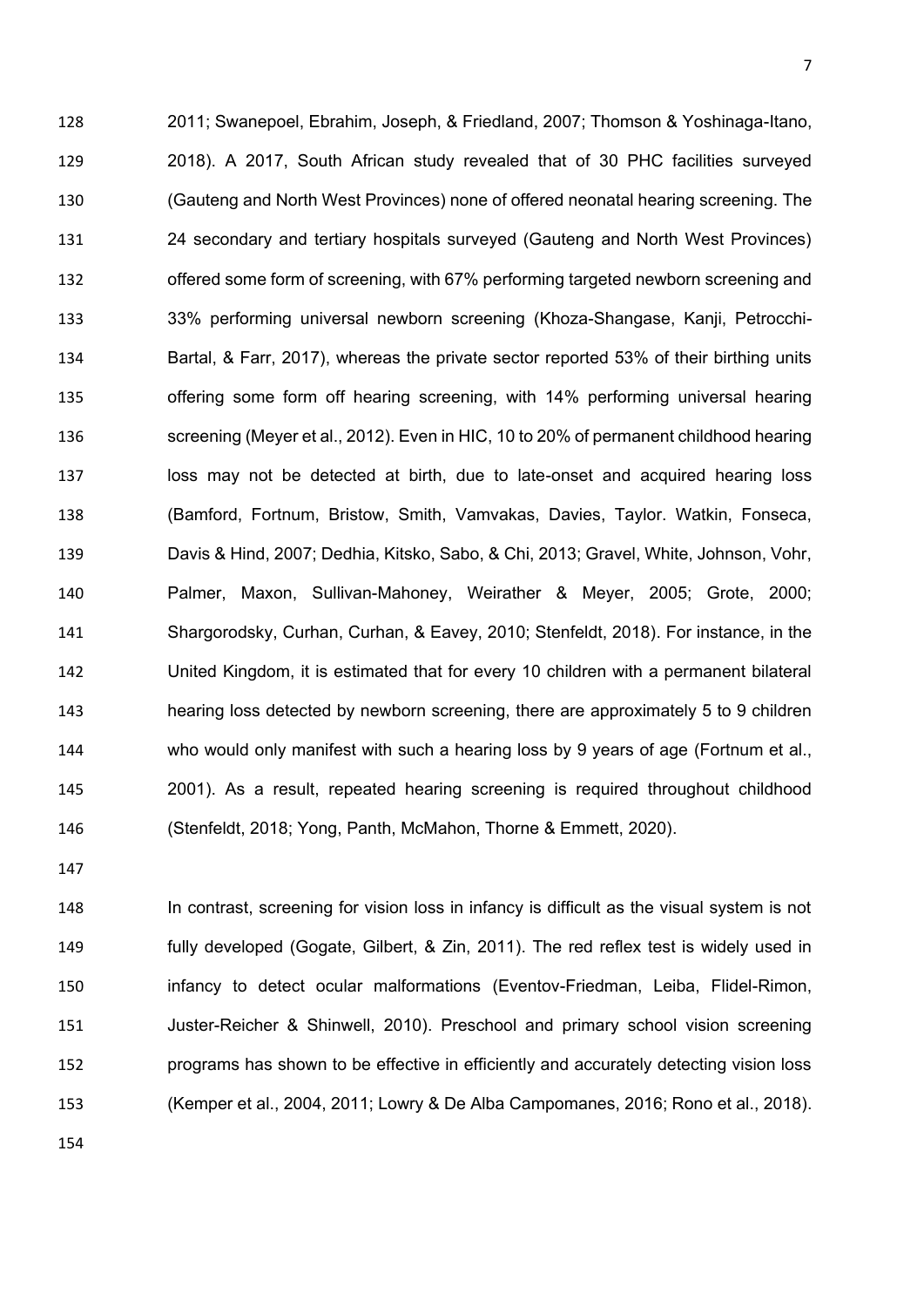Considering both hearing and vision loss can be accurately detected in a school-aged population provided the resources and personnel is available (Eksteen et al., 2019; Kemper et al., 2004; Mahomed-Asmail et al., 2016; Metsing, Hansraj, Jacobs, & Nel, 2018; Rono et al., 2018; Yong et al., 2020; Yousuf Hussein, Swanepoel, & Mahomed- Asmail, & Biagio de Jager, 2018), there is a rationale for combining hearing and vision screening to maximize efficiency, as these conditions often co-occur, however, very few studies have investigated a combined hearing and vision screening program (Eksteen et al., 2019; Kemper et al., 2004).

 School-based health programs are potentially a valuable platform for providing hearing and vision screening given the high levels of school attendance in most countries (Eksteen et al., 2019; Olusanya, Neumann, & Saunders, 2014; Rono et al., 2018; Shinn, Jayawardena, Patro, Zuniga, & Netterville, 2019). Typically, South African learners are mandated to enrol in grade 1, in the year they turn 7, prior to this a preparatory year in Grade R is compulsory (Department of Basic Education, 2019). Approximately 9 out of 10 learners attend public primary or secondary schools in South Africa (Statistics South Africa, 2017). In 2016 there were a reported 12 342 283 learners and 381 394 educators who attended or serviced 23718 public schools, respectively (Department of Basic Education, 2018). The National learner educator ratio was estimated at 30.9:1 in 2016 (Department of Basic Education, 2018). The high learner to educator ratio and the substantial number of schools also contribute to the difficulty in efficiently running school-based health programs (Dibakwane & Peu, 2018). There are a number of challenges to the implementation of school-based programs in LMICs, including a shortage of healthcare professionals, equipment constraints and inadequate data management (Stigler, 2012).

 Some of these barriers can be overcome by employing novel mobile health (mHealth) technologies for sensory screening, which enable new service delivery models where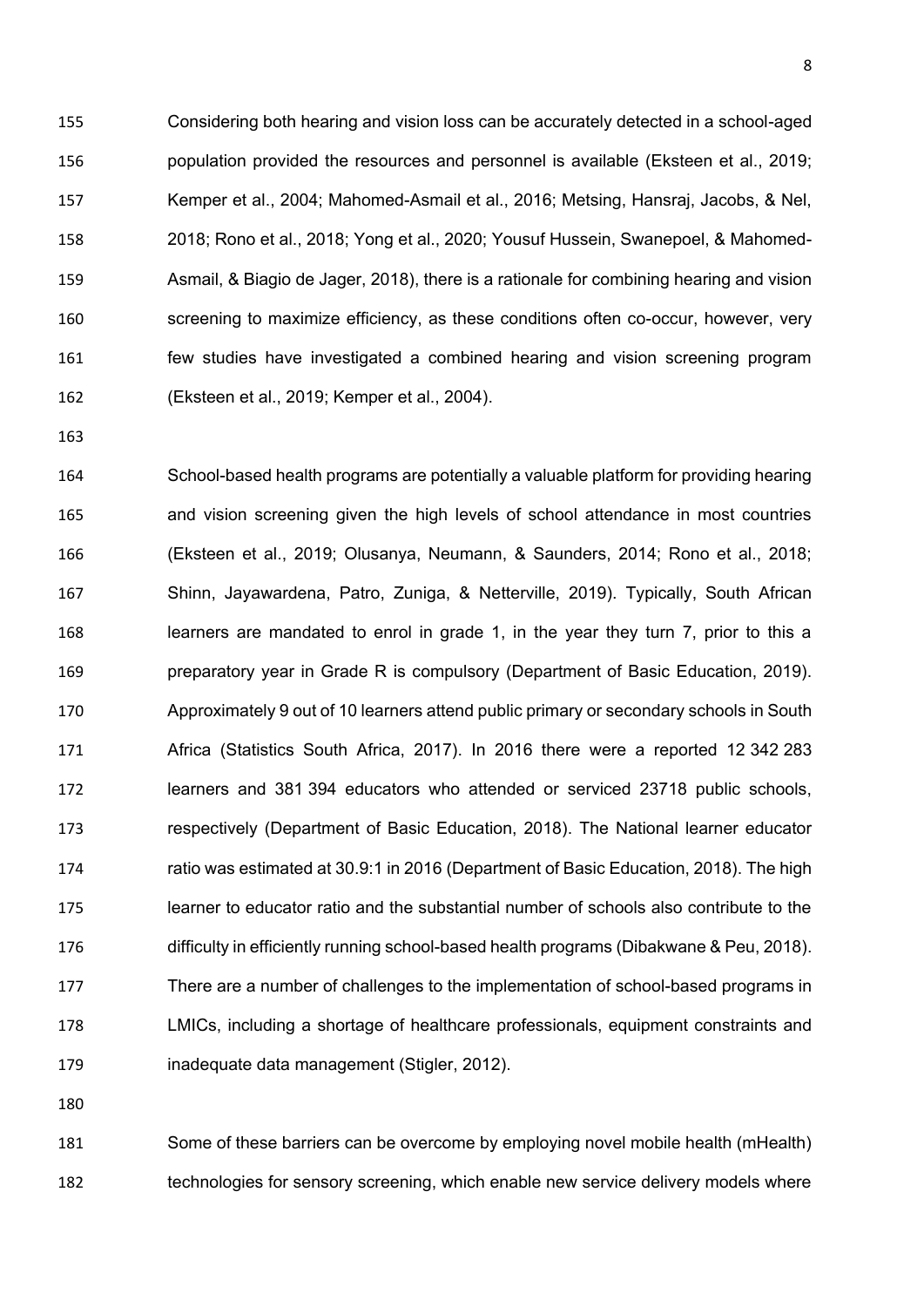services are delivered by persons with minimal training, including by school staff (Bernstein, Besser, Maidment, & Swanepoel, 2018; Bright, McComrick, Phiri, Mulwafu, Burton, Polack, Mactaggart, Yip, Swanepoel & Kuper, 2020, Bright, Mulwafu, Phiri, Ensink, Smith, Yip, Mactaggart & Polack, 2019; Jayawardena, Nassiri, Levy, Valeriani, Kemph, Kahue, Segaren, Labadie, Bennett, Elisée & Netterville, 2020; Morjaria, & Bastawrous, 2017; Reddy & Bassett, 2017; Rono et al., 2018; Shinn, Zuniga, Macharia, Reppart, Netterville & Jayawarenda, 2019; Swanepoel, 2017). Smartphone- based applications (apps) have been used in previous studies to successfully screen the hearing of preschool (Yousuf Hussien, Swanepoel, & Mahomed-Asmail, & Biagio de Jager, 2018) and school-aged (Jayawardena et al., 2020; Mahomed-Asmail, et al., 2016) children.

 Automated test protocols and intuitive user interfaces on these smartphone screening apps allow lay health workers (LHWs) or community health workers (CHWs) to facilitate hearing and vision testing (Bright et al., 2020; Eksteen et al., 2019; Jayawardena et al., 2020; Rono et al., 2018; Yousuf Hussein et al., 2016; Yousuf Hussein, Swanepoel, & Mahomed-Asmail, & Biagio de Jager, 2018). A recent study confirmed that training CHWs in primary ear and hearing care identification can be feasible and accurate (Bright et al., 2019). Non-specialist personnel were able to carry out hearing screening using mobile technologies and the results obtained indicated similar accuracy to specialist personnel, such as ENT specialists, ENT medical officers or audiologists (Bright et al., 2019). Similarly, a Kenyan study assessing visual acuity utilising mHealth technology showed that teachers could successfully screen for vision loss (Rono et al., 2018).

 A South African study recently reported the first smartphone-based hearing and vision screening for preschool children, aged between 4 to 7 years old (Eksteen et al., 2019). The findings demonstrate that the use of mHealth technology facilitated by LHWs was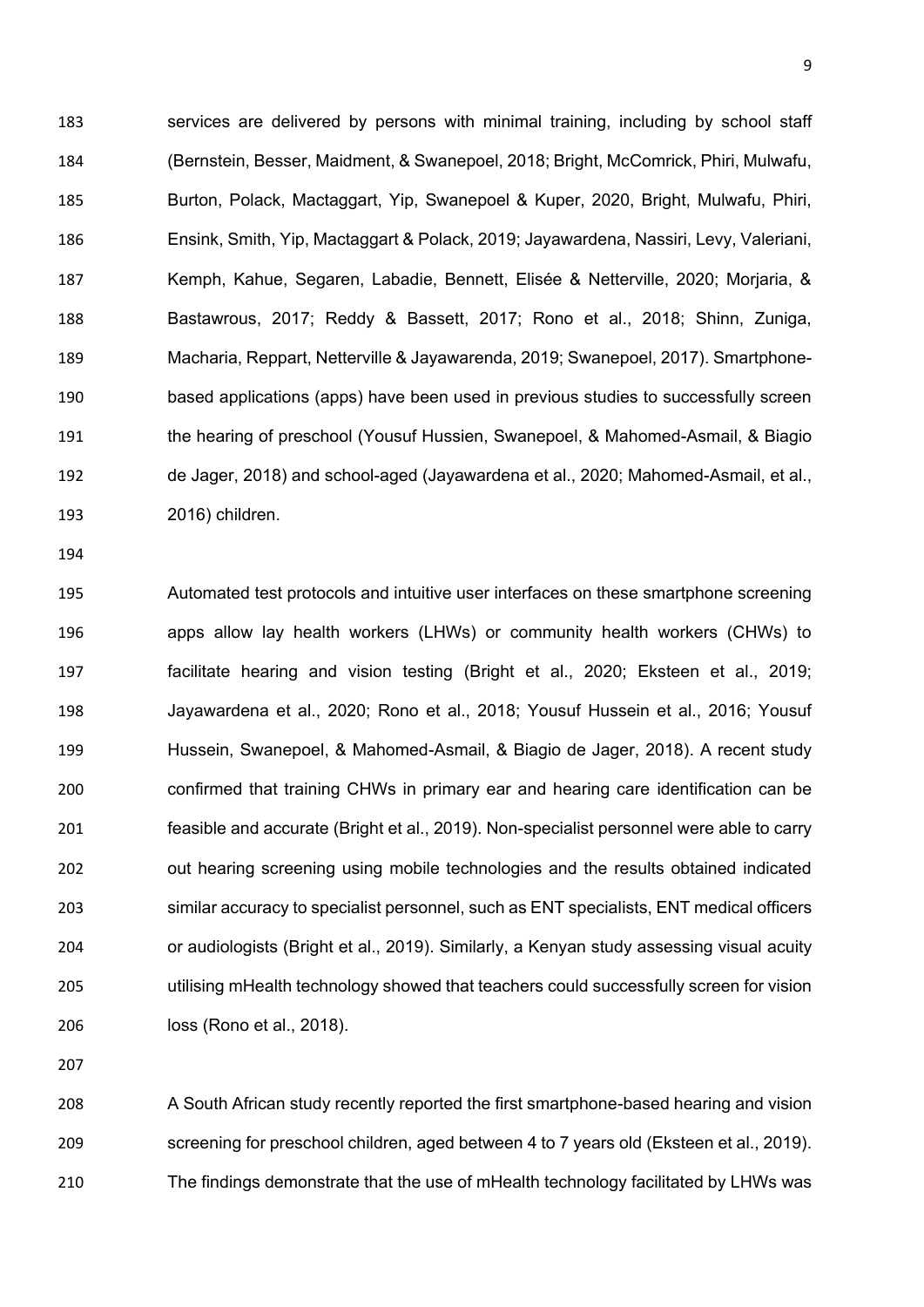| 211 | cost-effective and efficient in identifying hearing and vision loss. Yet, no research on  |
|-----|-------------------------------------------------------------------------------------------|
| 212 | combined smartphone-based hearing and vision screening for school-aged children           |
| 213 | exists. This study, therefore, evaluated the feasibility of smartphone hearing and vision |
| 214 | screening in school-aged children from a low-income community in South Africa,            |
| 215 | facilitated by LHWs.                                                                      |
| 216 |                                                                                           |
| 217 | <b>Method</b>                                                                             |
| 218 |                                                                                           |
| 219 | This study evaluated the feasibility of a combined hearing and vision program at low-     |
| 220 | income schools across screening outcomes, associated variables (environmental             |
| 221 | noise, age, and gender), and program costs. The project received research ethics          |
| 222 | clearance from the University of Pretoria institutional review board (GW20181007HS).      |
| 223 |                                                                                           |
| 224 | <b>Participants</b>                                                                       |
| 225 |                                                                                           |
| 226 | A school-based hearing and vision screening program was conducted in two low-             |
| 227 | income communities, Tembisa and Ivory Park townships, in the Gauteng province of          |
| 228 | South Africa. These townships suffer a lack of resources, and households affected by      |
| 229 | poverty are commonplace. Recent statistics indicate that 1 in 5 households in these       |
| 230 | townships have no income and the middle-class comprises less than 5% of this              |
| 231 | population (Charman, 2017). These communities are part of the Ekurhuleni                  |
| 232 | Metropolitan Municipality, which had an unemployment rate of 27.7% in 2019,               |
| 233 | compared to the national average of 29.1% (Ekurhleni Metropolitain Municipality,          |
| 234 | 2018; Mushongera, Tseng, Kwenda & Benhura, Zikhali & Ngwenya, 2018; Statistics            |
| 235 | South Africa., 2019; Statistics South Africa, 2015; The World Bank, n.d.).                |
| 236 |                                                                                           |
|     |                                                                                           |

 The dual sensory screening program was conducted as a collaborative project between hearX group, and Pheme Group. The hearX group is a digital health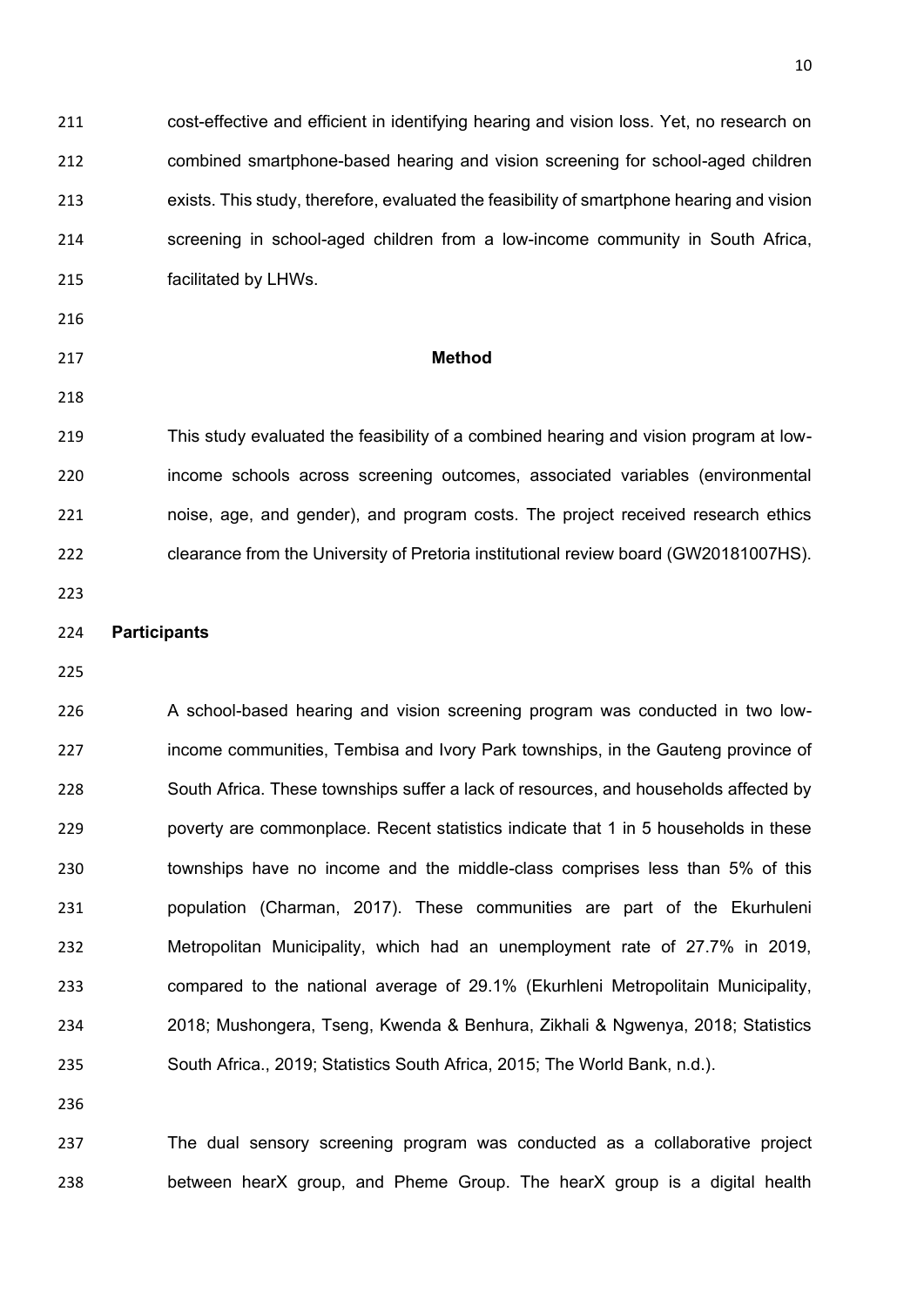239 technology company that provides mHealth solutions for hearing healthcare (hearX Group, n.d.) and the Pheme Group is a local business consulting company who provide enterprise development projects, management and community liaison solutions (Pheme group, n.d.). The screening program ran between September 2017 to August 2019, however, this study analysed data from the time between September 2017 to April 2019.

 The school-based health program is often the first point of access to hearing and vision screening services for South African children. These services are recommended 248 throughout the formal school system (Grade 1 to Grade 12) but are specifically required for foundation phase learners (Grade R to Grade 3; 6 to 9 year olds) (Stigler, 2012). Given the need for timely detection and treatment of hearing and vision loss, this program targeted children in preschool (4 to 7 years) and if time allowed, included learners in foundation phases (7 to 9 years). During the hearing and vision screening programme, 98% of preschools and primary schools contacted, were willing to participate. In the time period analysed in this study, 118 schools participated in the hearing and vision program [85 preschools (72%) and 33 primary schools (28%)]. The schools were selected for inclusion based on consent from school management. All participants were aged between 4 to 9 years and attended the selected pre- and primary schools.

### **Screening staff**

 LHWs were recruited for the study through application and an internal selection process was conducted by the project coordinators. The screening program employed three LHWs at any given time (a total of six LHWs was employed throughout the duration of the screening program). There were personal extenuating circumstances that resulted in 50% staff turnover, this was not planned, and measures were taken to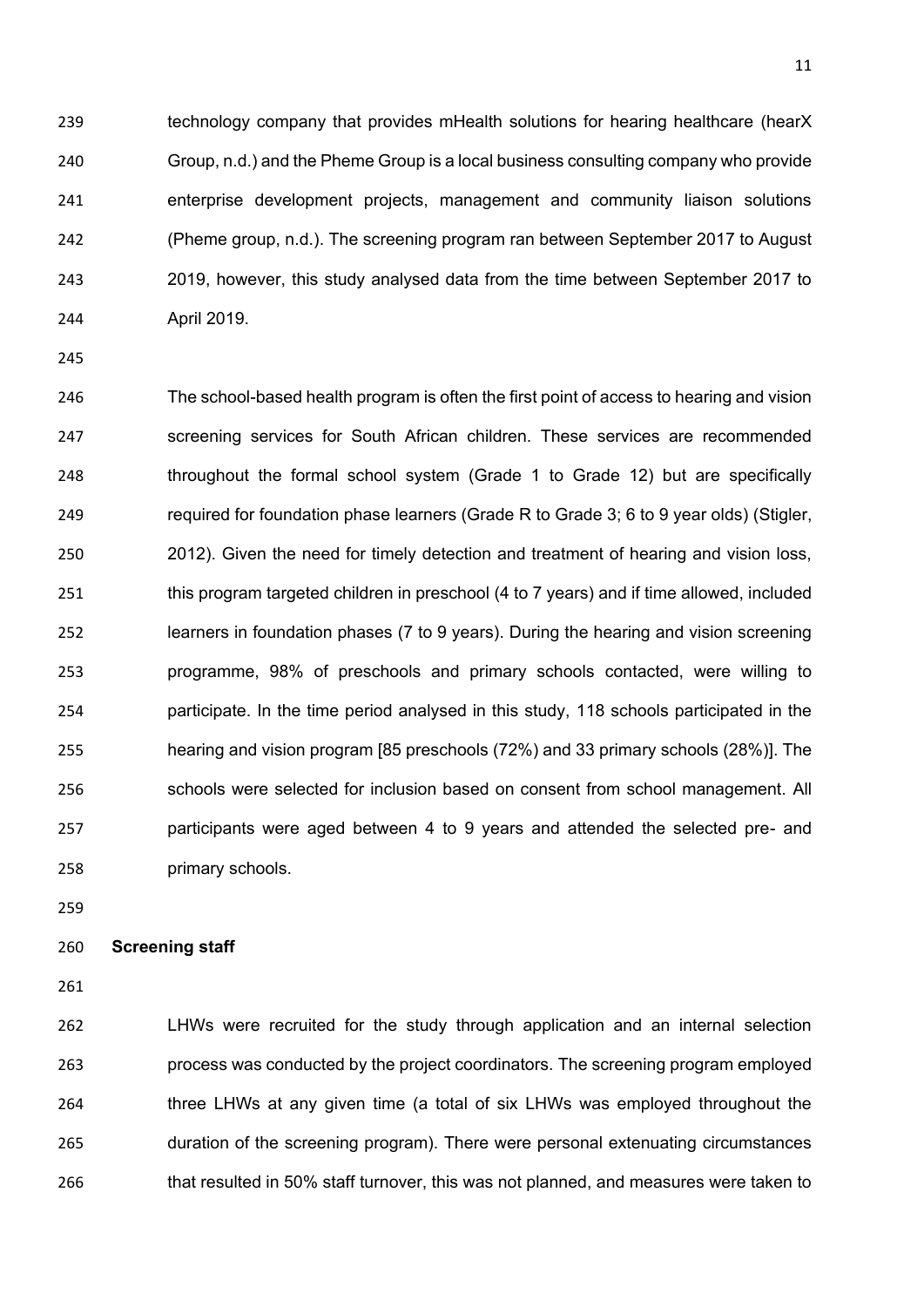ensure newly recruited staff were trained in administering sensory screening. The LHWs were paid a monthly salary of \$555.83 which is competitive when compared to the reported national minimum wage rate of \$203 (Department of Employment and Labour, 2020).The salaries of the LHWs were included in the screening program costs. The LHWs underwent a one-day training course which was conducted by the project coordinator (audiologist). The training comprised of a theoretical and practical component. The course included knowledge on the auditory and visual systems, causes of hearing and vision losses and an overview of the treatment for hearing and vision losses. The practical component focused on use of smartphone-applications and factors to consider (e.g. environmental noise, participant attention etc.). LHWs conducted simulated hearing and vision screening on each other. One of the LHWs had experience from a previous hearing screening program in another community (Yousuf-Hussein, Swanepoel, Biagio De Jager, & Mahomed-Asmail, 2018) and was appointed as the project administrator. The LHWs were monitored for three days by the project administrator. The cost of the training course was included in the project management fee (Table 5).

# **Material and Apparatus**

 During the course of the dual sensory screening program, the hearScreen™, hearTest™ (hearX group, Pretoria, South Africa) and Peek Acuity™ (Peek Vision, London, United Kingdom) smartphone applications were utilized to conduct smartphone-based hearing screening, air conduction threshold audiometry and vision screening. These smartphone applications form part of a suite of services and enabling 291 integrated service delivery (Eksteen et al., 2019). Biological listening checks were completed monthly by the LHWs. Results of the tests conducted were uploaded to an encrypted cloud-based server. The security of the mHealth app and server was maintained by utilizing local data encryption at rest using Advanced Encryption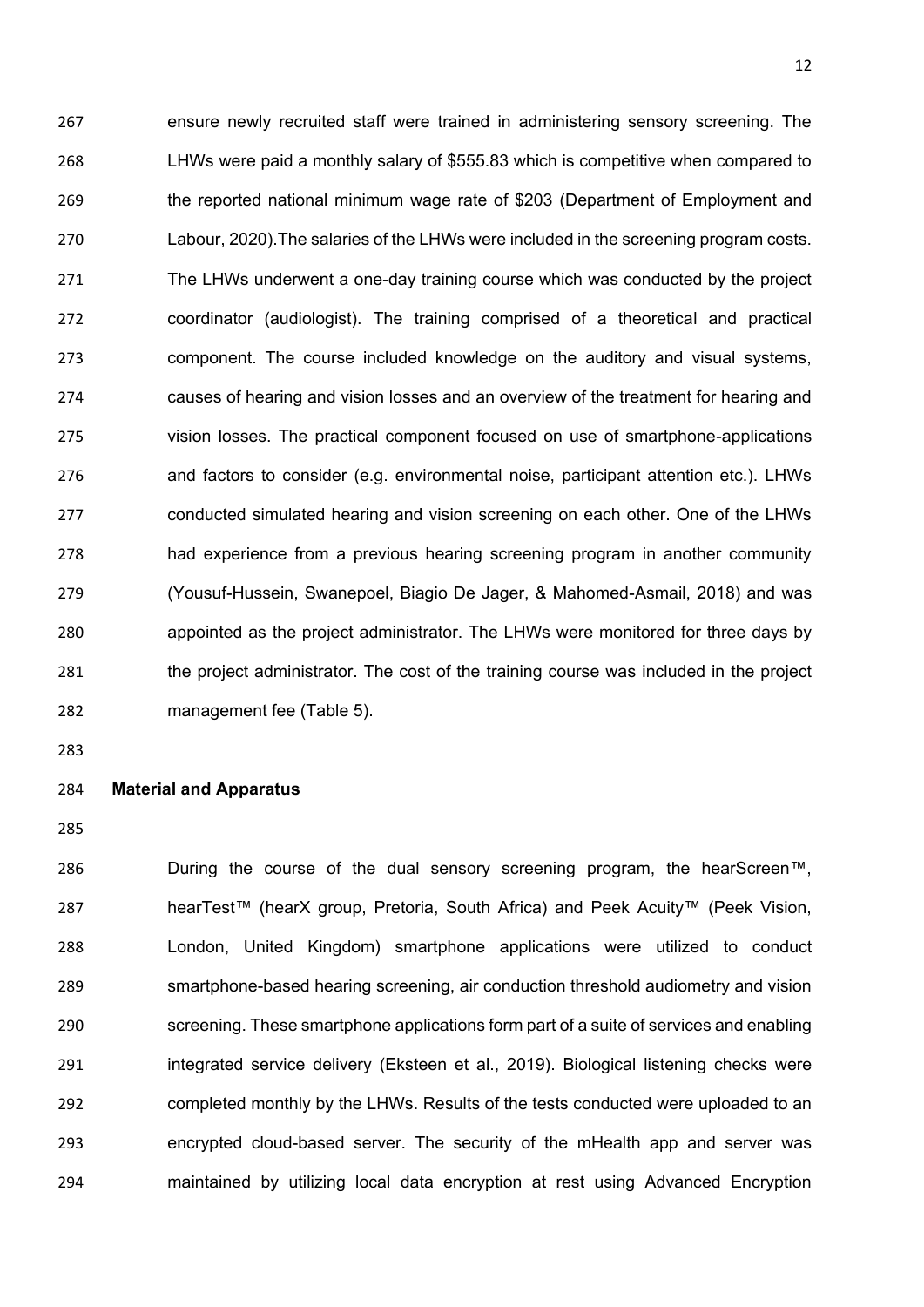standard 256 bit. These smartphone-based applications were installed and used on Samsung Galaxy A3 smartphones with the latest Android operating system (Google, Mountain View, United States of America) available at that time.

 The hearing screening, air conduction threshold audiometry and vision screening were conducted on school premises by LHWs. The screening took place in an extra classroom/staff room. The room chosen was located away from other classrooms to minimise noise. Children attended screening in small groups or individually. Participants were seated away from distractions (e.g. posters) and LHWs continuously monitored environmental noise.

## *Hearing Testing*

 The hearing screening and air conduction threshold audiometry was conducted using the clinical validated hearScreen™, hearTest™ (hearX group, Pretoria, South Africa) applications on smartphones connected to supra-aural Sennheiser HD 280 Pro headphones (Sennheiser, Wedemark, Germany) (Madsen, & Margolis, 2014). Headphones were calibrated using a G.R.A.S. RA0039 artificial ear (with plate adapter for circumaural headphones) and a RION NL-52 sound level meter complying with ISO 60318-1:2017 standards (International Organization for Standardization, 2017). Ambient noise levels were recorded during the hearing screening with the hearScreen™ application ambient noise monitoring function, using the smartphone microphone (Swanepoel, Myburgh, Howe, Mahomed, & Eikelboom, 2014; Yousuf Hussien et al., 2018).

 Frequencies tested during the hearing screening for each participant included 1, 2, and 4 kHz, presented at an intensity of 25 dB HL. Participants were conditioned at 1 kHz, using a 35 dB HL tone. This referral criterion was chosen based on evidence from previous community-based studies in order to reduce the referrals to over-burdened secondary hospitals (Yousuf Hussein, Swanepoel, Mahomed, et al., 2018).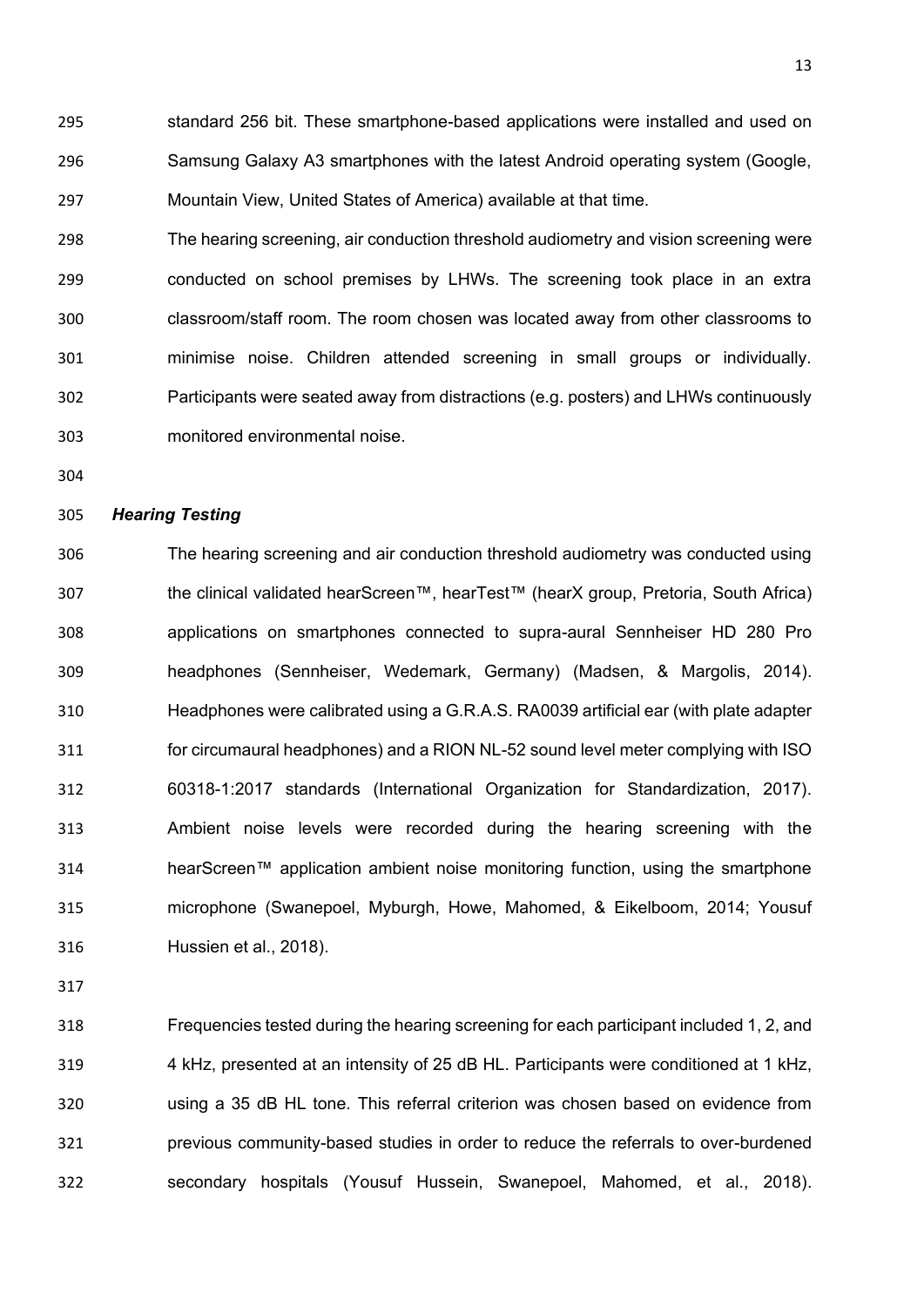Participants who failed the hearing screening were subsequently referred for air conduction threshold audiometry (Figure1).

 Air conduction threshold audiometry was conducted using the hearTest ™app (hearX group). Air conduction threshold audiometry was conducted by LHWs on the school premises on a different day. The frequencies evaluated were 0.5, 1, 2, 4 and 8 kHz. The smartphone-based application has an intensity range from 0 to 90 dB HL. If a participant had two or more pure tone thresholds (PTTs) greater than 25 dB HL, it constituted a referral.

### *Vision Testing*

 The vision screening followed the standard early treatment diabetic retinopathy study (ETDRS) chart design, with a 5x5 grid optotype letter "E" displayed in one of four orientations (90°,180°,270°and 0°). This test is capable of producing accurate, reliable results that are comparable to the logMAR charts (Bastawrous, Rono, Livingstone, Weiss, Jordan, Kuper & Burton, 2015; Rono et al., 2018). A failed response of the vision screening constituted a visual logMAR of 0.3 or less in both eyes or 0.4 logMAR in one eye. Participants who failed the vision screening were referred to the optometrist at the secondary hospital or a retail optometrist offering free services to children aged 6 to 12 years old.

### **Procedures**

 The screening team visited preschools/primary schools to discuss the hearing and vision screening programme. If a school was willing to participate in the hearing and vision screening programme, the school management, was then provided with consent forms. The consent forms were distributed to each eligible learner and teachers ensured consent form return prior to screening dates. Schools were geotagged (which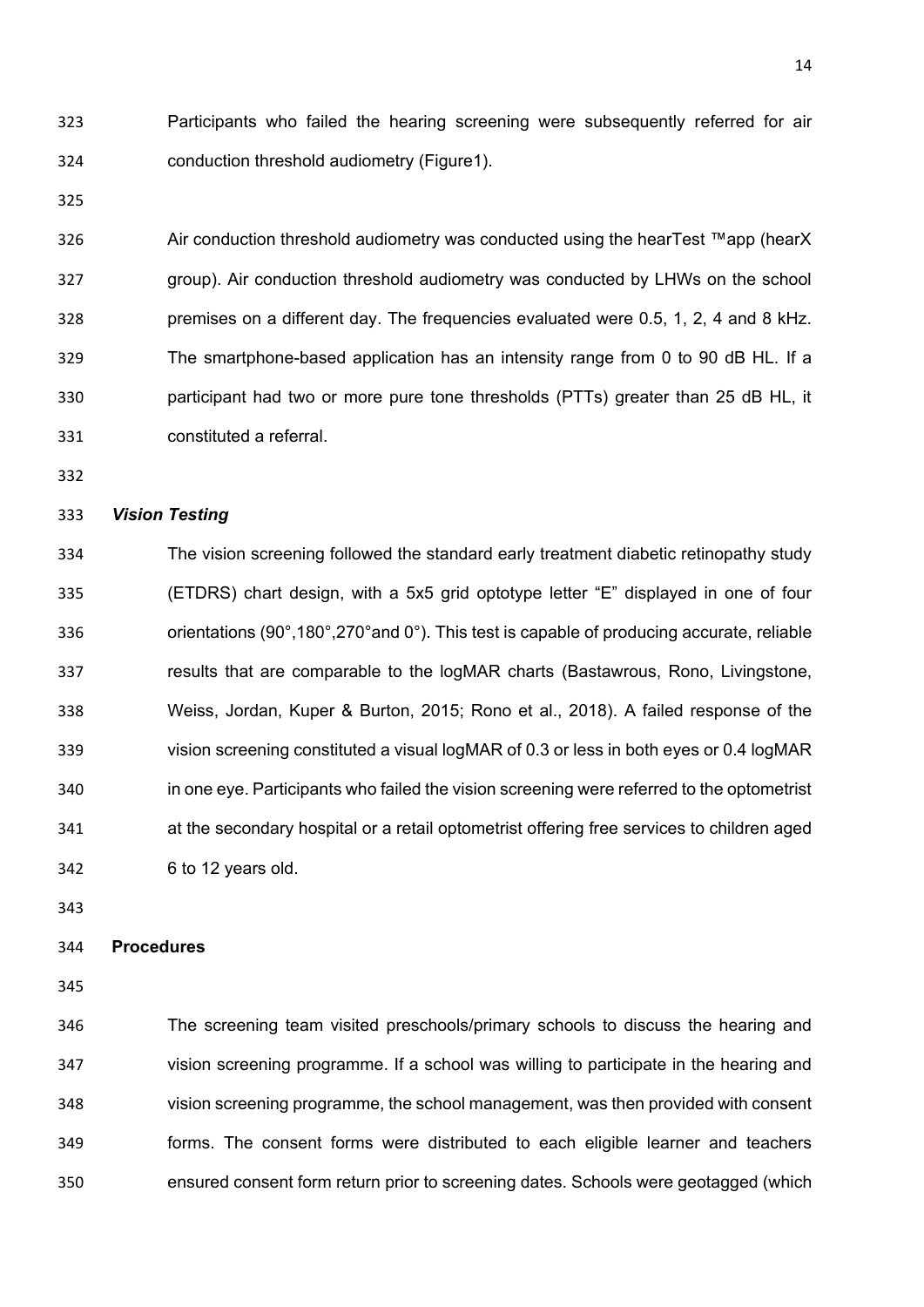is the embedding of data in a digital media file to indicate geographical information), by the LHWs prior to screening on the mHealth studio data management app incorporating the hearing and vision screening apps (hearX group). The sequence of school visits was through convenience sampling. Consent was obtained from the school to conduct the screening, and thereafter caregiver consent was obtained before any child was tested. Less than 10% of caregivers failed to return consent forms and those children were not included in the sensory screening program. Approximately 1 to 3 days were spent testing at each preschool and 5 to10 days at each primary school. The number of learners screened depended on the learner enrolment, a minimum of 10 learners were screened daily at small preschools and up to 100 learners were screened daily at larger preschools/primary schools. During this study, there were no known children with hearing or vision loss. All children aged between 4 to 7 years at the selected schools were invited to participate in this study and 7.1 to 9 year olds were included, time permitting.

 Participants were explained the testing procedures in their home language by the LHWs, who are from the same community. During the hearing screening and air conduction threshold audiometry (Figure 1), the participant was required to raise his/her hand in response to any tone heard, regardless of intensity. A conditioning tone was presented at 35 dB HL at 1 kHz. The hearing screening was conducted by LHWs at each pre- or primary school. If a participant failed the initial hearing screening, he/she underwent an immediate re-screening conducted by a LHW.

 Failure of the rescreening resulted in partcipant undergoing air conduction threshold audiometry (Figure 2). The air conduction threshold audiometry (hearTest. hearX group) was adminstered by a trained LHW, which occurred on a different day at the school premises. If a participant failed to hear two or more pure tone frequencies at 25 dB HL, in one or both ears, this resulted in a referral. The severity of hearing loss was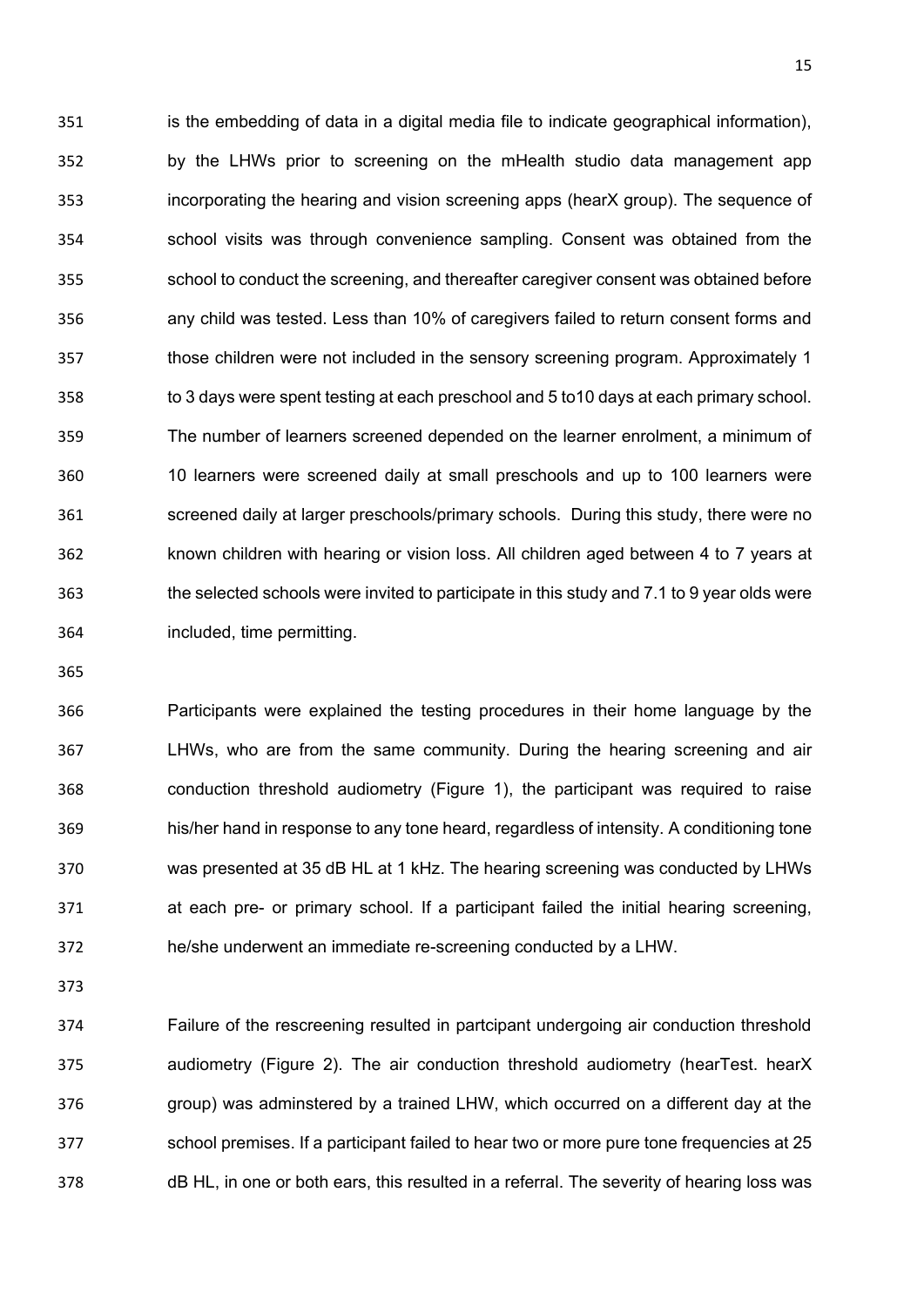determined by the pure tone average (PTA). The participant was referred to the audiologist at the local primary healthcare facility (PHC) or secondary hospital for diagnostic audiological testing and further management. Each participant who required clinic-based follow-up treatment was presented with a referral letter and/or text message addressed to the caregiver, stating the results and information on the referral pathway for further testing. South Africa has very high mobile phone penetration estimated at 91.2% in 2019 (Independent Communications Association of South Africa, 2020) making text messages a favoured communication method (Richardson, van der Linde, Pillay & Swanepoel, 2020) The audiologist at the secondary hospital received a referral letter including the air conduction threshold audiometry results..

 The vision screening (Figure 3) was administered on the school premises. During the vision screening, the LHW stood or sat at a testing distance of 2 meters away from the participant and held the smartphone at the participant's eye level. The participant was presented single optotypes and would be required to indicate the direction that the letter 'E' was facing by means of hand gestures. Each eye was screened individually. Caregivers were informed of the screening results with a referral letter sent home with the participant, as well as a text message. The participants were referred to the optometry department at the local secondary hospital or retail optometry chain with a free pediatric vision intervention program for follow-up testing. The optometrist at the secondary hospital/retail chain received a referral letter with the results of the vision screening. The project administrator kept a record of the running costs of the dual sensory screening program.

**Data analysis**

 Anonymized electronic data was encrypted onto a Microsoft Excel spreadsheet (Microsoft, Redmond, USA). The results were coded according to pass/fail and severity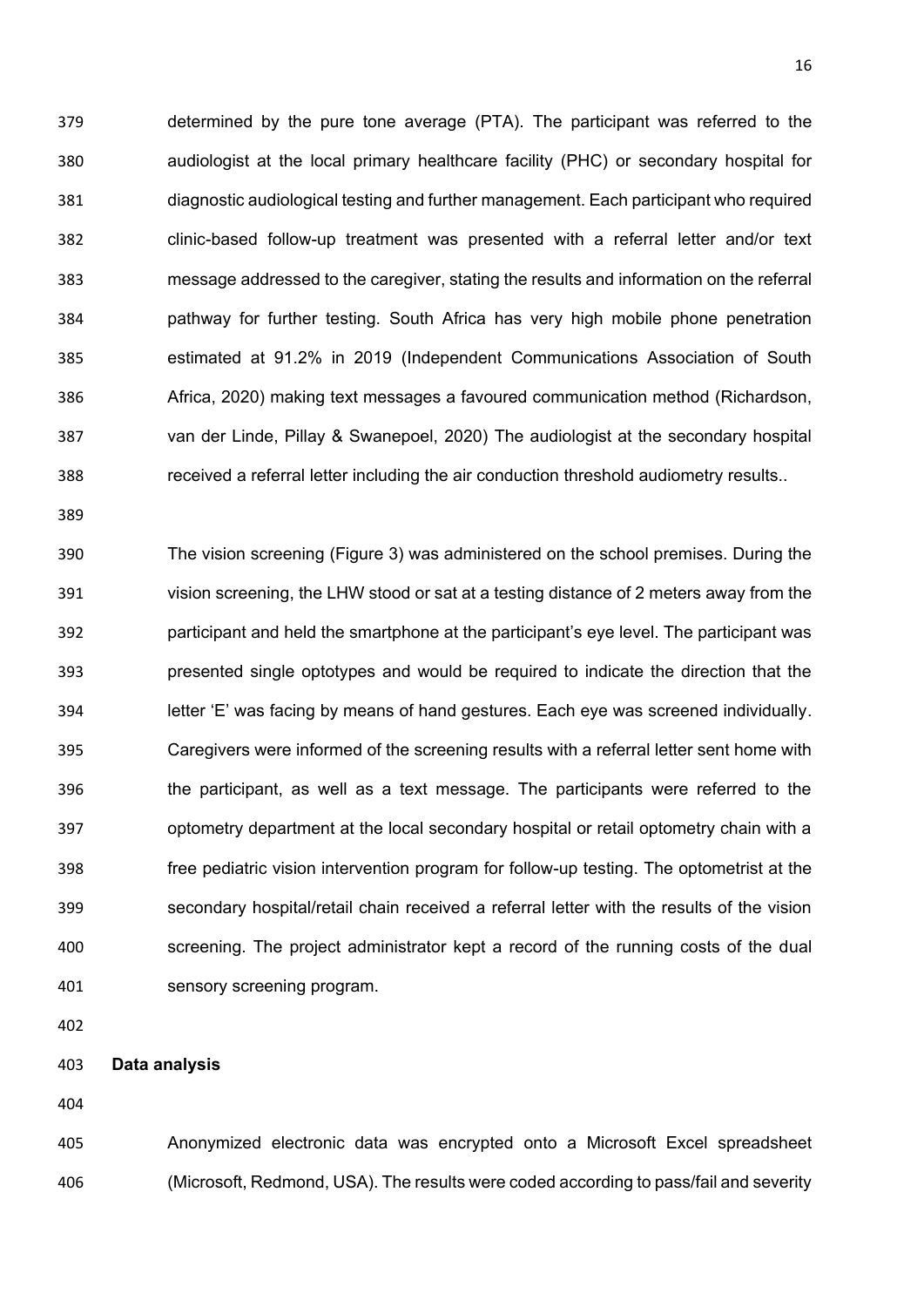of impairment (normal, mild, moderate and severe). Data analysis was completed using IBM Statistical Package for Social Sciences, version 25 (IBM, Armonk, USA). Logistic regression was used to predict test outcomes with the predictors being gender, age, and exceed noise levels. When considering the hearing screening, the maximum permissible ambient noise level (MPANL) at 25 dB HL was compared to the test outcomes. The MPANLs for the Sennheiser HD 280 pro at 1, 2 and 4 kHz was 56, 69 and 68 dB SPL (Madsen , & Margolis, 2014). Testing did not stop if MPANLs were exceeded. Data were presented according to age and gender, time proficiency of the hearing and vision screening and the referral rate of hearing and vision screening program. The cost of the dual sensory screening program was analyzed according to 417 the total cost per a month, cost per a child, cost per a child referred and total program costs, these costs were subsequently compared to traditional hearing and vision screening.

## **Results**

 Four thousand eight hundred and eighty-eight participants underwent hearing screening, of whom 49.7% were female (2428/4888). Four thousand nine hundred and 426 thirty-three participants underwent vision screening, of whom 50.2% were female (2478/4933). In order to facilitate early hearing and vision loss identification prior to entry in the formal education system, the 4 to 7.0 year olds were the targeted age group, if time allowed the 7.1 to 9 year old were included. Initial hearing screening failure rate was 9.9% (485/4888), which was slightly higher in females (11.2%, 272/2428) than males (8.7%, 213/2460) (Table 1). An immediate, automated rescreen of failed frequencies reduced the failure rate to 1.6% (80/4888), which was higher in males (2.0%, 49/2460) than females (1.3%, 31/2428).Logistic regression analysis compared age, gender and exceeded MPANLs in one or both ears across frequencies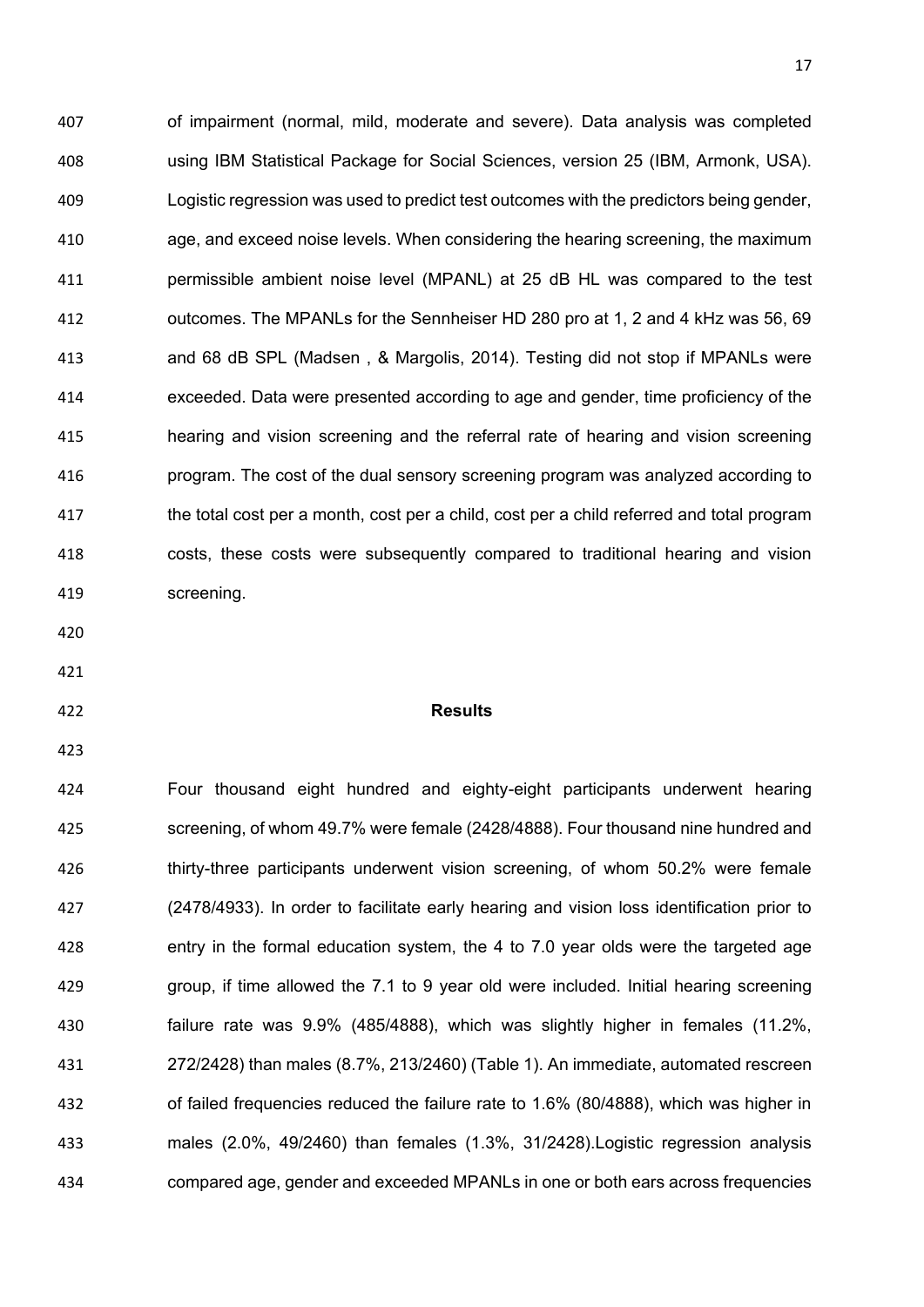(1000, 2000 and 4000 Hz) to hearing screening outcomes. Gender was the only significant predictor (p=0.04) of hearing screening outcomes with females 1.61 times (OR:1.61; 95% CI: 1.11-2.54) more likely to pass the hearing screening.

 Two-thirds (67.5%) of participants who failed the hearing screening did not follow-up for air conduction threshold audiometry (54/80) (Table 2). The poor follow-up rate was due to participants being unavailable or unable to attend this follow-up assessment due to examinations, classroom work or absence from school on the day of testing. Twenty-six participants who failed the screening audiometry (32.5%, 26/80), went on to have air conduction threshold audiometry (Table 3). A failure rate of 73.1% was noted (19/26), these participants were referred to a secondary hospital for further intervention, which included cerumen management, otitis media treatment or diagnostic audiometry. Due to the relatively poor follow-rate an accurate prevalence of hearing loss could not be determined, but this will range between 0.4% (19/4888) (assuming none of the non-attenders had hearing loss) and 1.5% (73/4888) (assuming all of the non-attenders had hearing loss). Only 21% (4/19) of participants that failed the air conduction threshold audiometry followed-up at audiology services at the secondary hospital. All participants who followed up for audiological services required further management.

 A total of 179 children (3.6 %,179/4933) failed the vision screening (Table1). The failure rate was similar in males (3.3%) and females (4.0%), but higher in 7.1 to 9 year olds (4.2%, 31/739) than 4 to 7.0 year olds (3.5%, 148/4194). Logistic regression analysis found the only significant predictor (p=0.006) of vision screening outcomes (OR:0.87,95% CI:0.79-0.96) to be age with every one year increase participants were 12.7% less likely to pass. Almost three-quarters (74.9%) of participants who failed the vision screening did not make the necessary follow-up appointments or keep their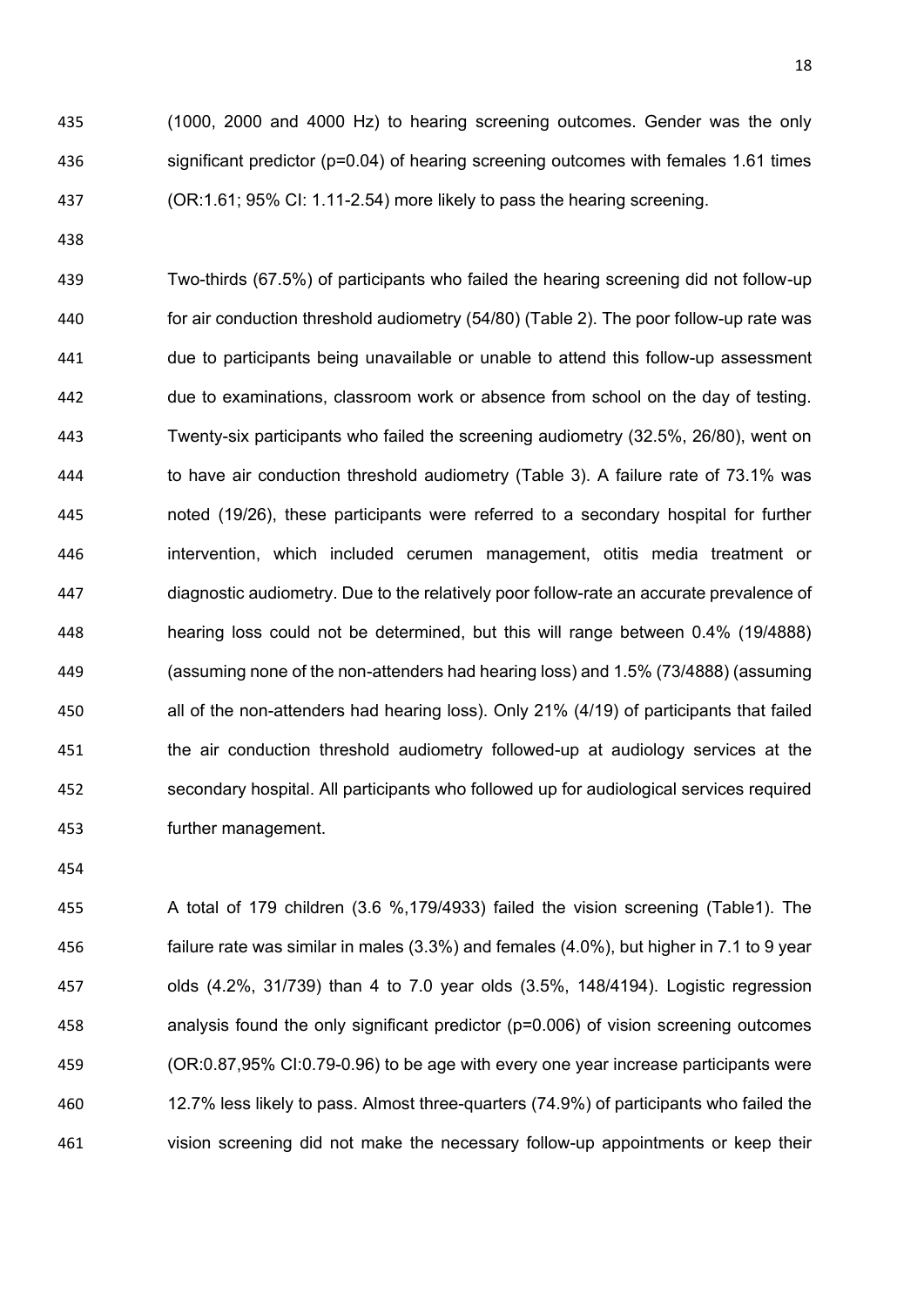scheduled appointments (134/179) (Table 2) and some participants could not be contacted due to incorrect details or change of mobile number.

 Of those who failed the vision screening, 25.1% (45/179) attended follow-up appointments at referral partners, secondary hospital, or retail optometrist. There were 26.7% of participants who were fitted with spectacles (12/45), 28.9% presented with an eye infection and were referred for further medical management (13/45), 2.2% presented with vision loss but parents refused spectacles as they felt it was unnecessary (1/45) and 42.2% presented with normal vision (19/45). There was a low uptake of follow-up services at referral partners and an accurate prevalence of vision loss cannot be established but this is estimated to range between 0.5% (26/4933) (assuming none of the non-attenders had vision loss) and 3.3% (160/4933) (assuming all the non-attenders presented with vision loss).

 Dual sensory screening was conducted on 99.1% of children (4888/4933) with 45 children (0.9%) receiving vision but not hearing screening. These participants may have been unable to comply with screening audiometry and therefore only received vision screening. Overall, 0.2% of children failed both the hearing and vision screening (9/4888). The mean age of this group was 6.0 years (0.9 SD) with 88.9% (8/9) 4 to 7.0 year olds and 11.1% (1/9) 7.1 to 9 year olds. After the immediate hearing re-screening 0.16% (8/4888) still failed.

 Maximum permissible noise levels (MPANLs) for this study were categorised according to whether they were within or exceeded permissible levels as measured during the presentation instance (Table 4). Minimal exceeded MPANLS instances were recorded at 1 kHz (7.7%; 387), 2 kHz (0.2%, 12) and 4 kHz (0.2%; 11) respectively (Table 4). Logistic regression analysis was used to determine whether exceeded MPANLs were a significant predictor of hearing screening outcomes. Due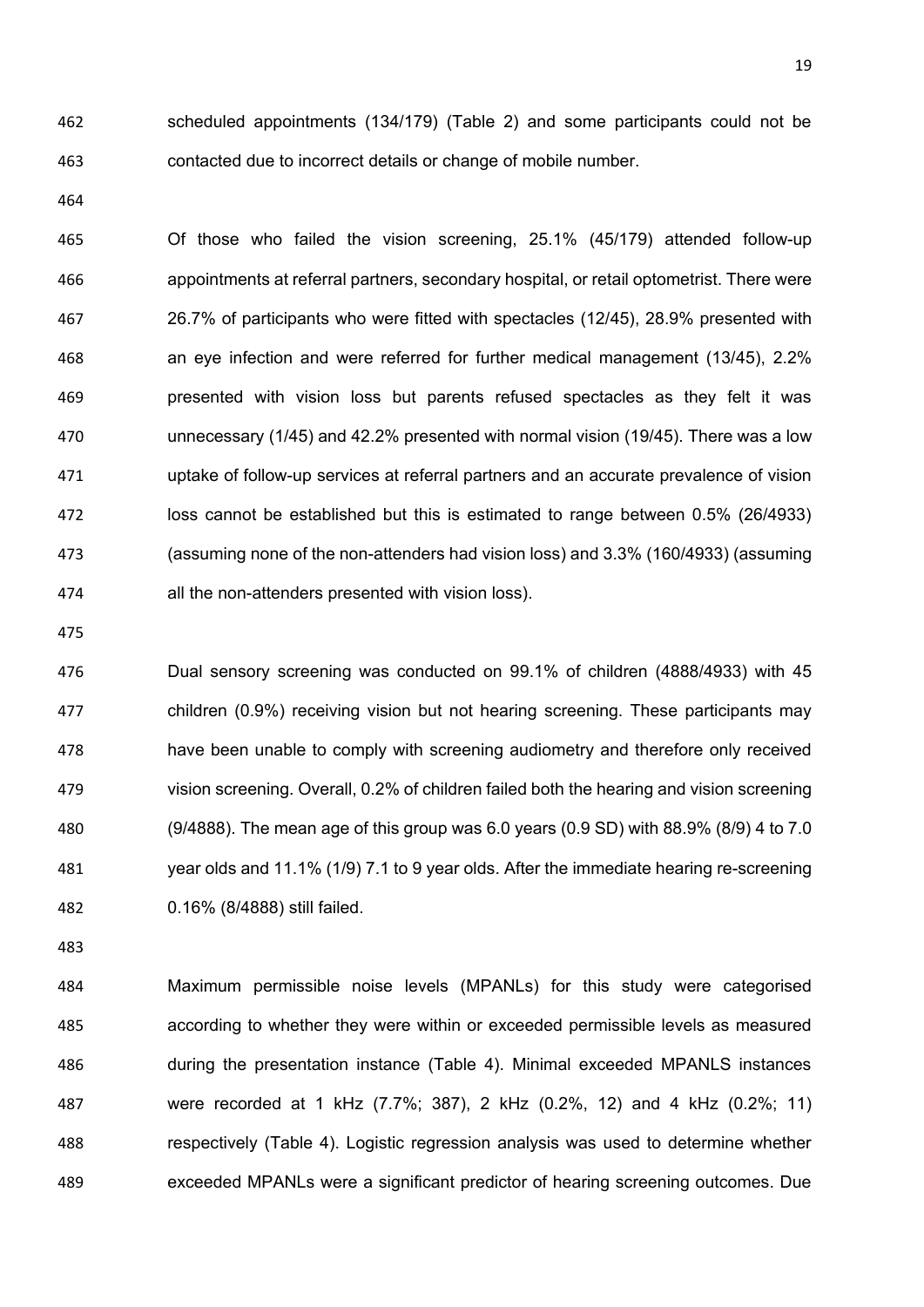to the relatively small proportion of exceeded MPANLs (8.2%;401) it did not prove to be a significant predictor for hearing screening outcomes.

 Overall, the hearing and vision screening program provided access to essential services at a relatively low cost. The cost of the screening program, including all costs, was \$6.67 (USD) per child screened, and \$186.87 per child (n=198;19 hearing loss and 179 vision loss) referred for diagnostic testing and treatment, if indicated (Table 5).

- 
- 

### **Discussion**

 This study evaluated the feasibility of a community-based hearing and vision screening program for school-aged children facilitated by LHWs. The program screened 4888 children for hearing loss and 4933 for vision loss. identifying 80 and 179 children who needed hearing and visual assessments, respectively. LHWs facilitating smartphone-based screening allowed for a combined sensory screening service that was affordable and efficient.

 Few children (1.6%) required a referral after the community-based hearing screening. This figure is slightly lower than those reported in previous studies conducted in early childhood development (ECD) centres or school settings. For instance, Mahomed- Asmail et al. (2016) reported a referral rate of 5.6% in 6 to 12 year olds (Gauteng, South Africa), which is similar to findings in Eksteen et al. (2019), who found a referral rate of 5.4% for 4 to 7 year olds, (Western Cape, South Africa). In this study a referral criterion of two or more frequencies greater than 25 dB HL was employed with an immediate rescreen of failed frequencies, whereas previous studies utilised a referral 516 criteria of one or more frequencies greater than 25 dB HL (Mahomed-Asmail et al., 2016). A second factor to consider, is that basic education in South Africa is mandated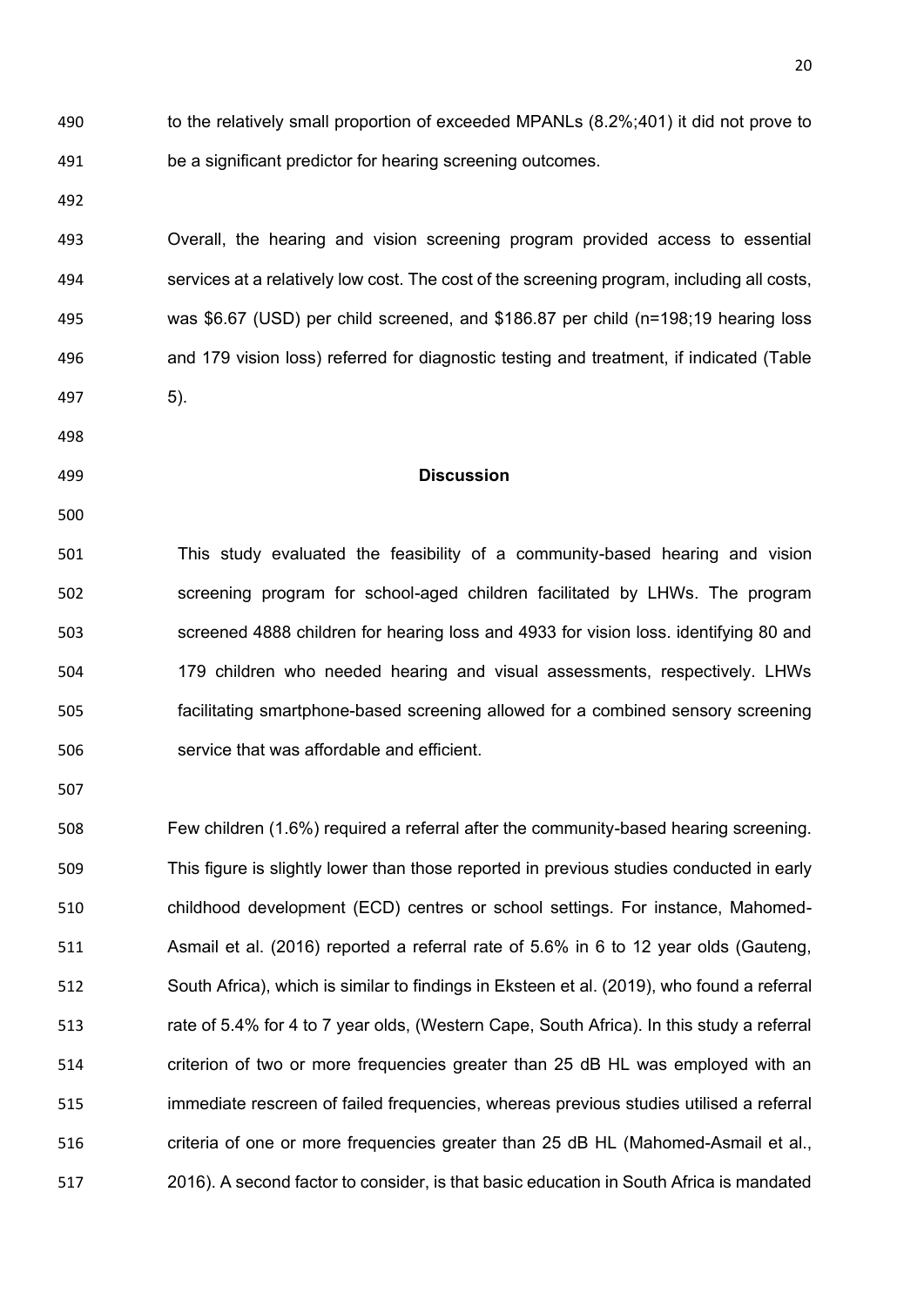between the ages of 7 to 15 years of age (Hall, 2018). Early childhood education is not compulsory and it is possible that not all young children with sensory deficits attended preschool facilities (Eksteen et al., 2019) targeted in this study, which may have resulted in lower referral rates.

 The reported referral rate for vision screening was 3.6%, which is comparable to the results reported by Eksteen et al. (2019) with a referral rate of 2.1% for children 4 to 7 years of age. Only 0.16% (8/4888) of participants failed both hearing and vision screening much like the results reported by Eksteen et al. (2019) for children between 4 to 7 years of age (0.2%; 19/8023). No further information could be found regarding the presence of dual sensory deficits in young pre- and school-aged children.

 Approximately three in every four participants (78.9%, 15/19) did not follow-up for audiology services at the secondary hospital and did not follow-up for further vision 532 tests (74.9%) at the secondary hospital/retail optometrist. In South Africa, the public healthcare system is funded through general tax, private insurance and out-of-pocket payments which are dependent on household income (Ataguba & McIntyre, 2012; McIntyre, Garshong, Mtei, Meheus, Thiede, Akazili, Ally, Aikins, Mulligan & Gouge, 2008). Even though these costs are low compared to private healthcare there are indirect costs of travel and food when attending follow-up appointments and possible loss of pay with parents/caregivers being away from work (Bright et al., 2017; Mclaren et al., 2014; Yong et al., 2020). The long waiting periods at the hospital as well as waiting periods between appointments has been cited as a cause of patient dissatisfaction and often results in patients skipping their appointments (Maphumulo, & Bhengu, 2013).

 Over-burdened and poorly run PHC facilities (Blecher, & Harrison, 2006; Maphumulo, & Bhengu, 2013) result in many children with sensory deficits not being identified and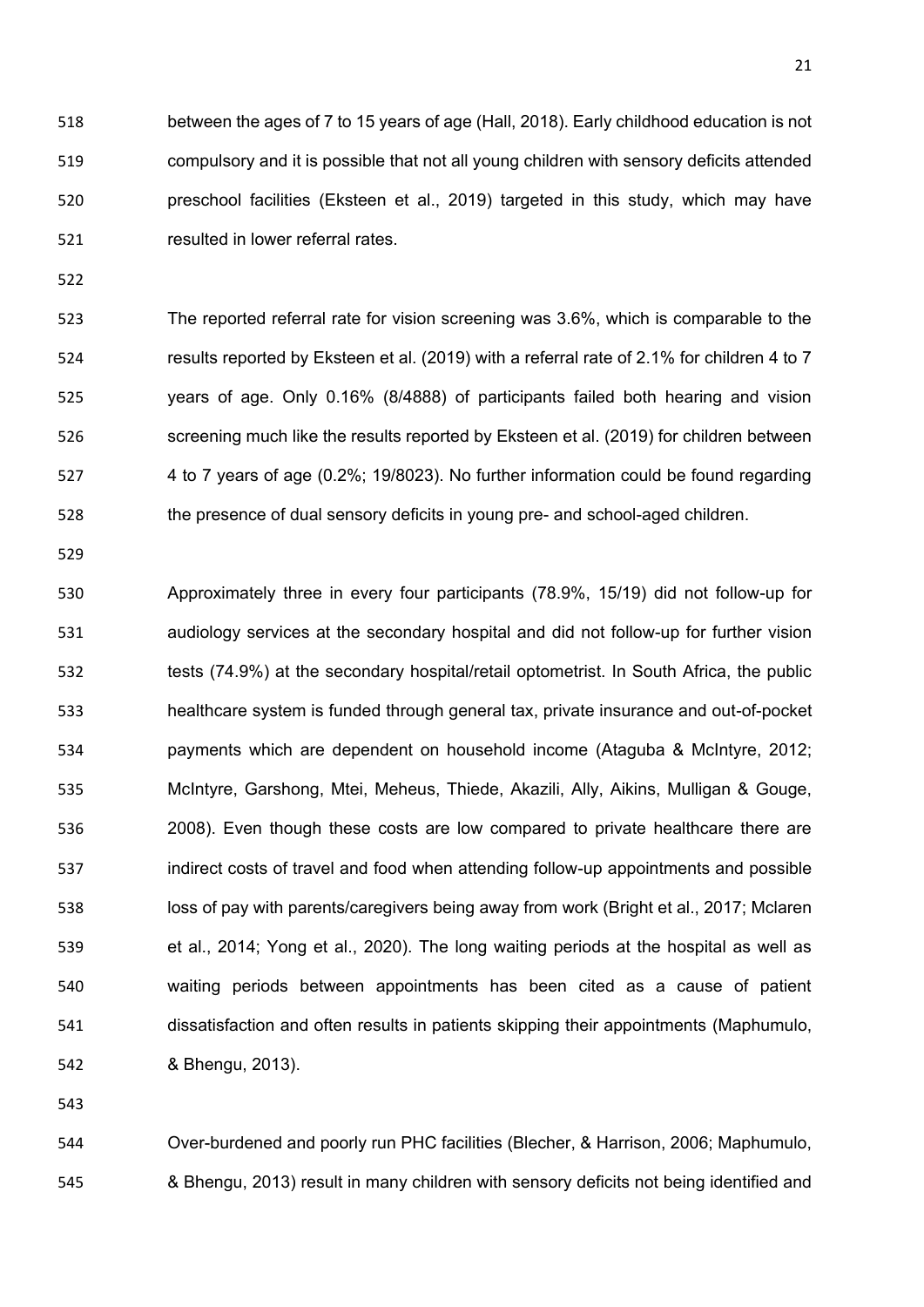treated. In this study it was noted that waiting periods for appointments at the 547 secondary hospital or retail optometrist could be up to a month. Given the fact that a large number of the South African population rely on the public health sector the waiting times at public hospitals are much longer than anticipated (Ataguba & McIntyre, 2012; Ataguba, 2010; Maphumulo, & Bhengu, 2013; McIntyre et al., 2008). Whilst this 551 study indicates promising community-based mHealth screening future studies should focus on ways to improve attendance for follow-up testing. Training of teachers and parents/caregivers regarding the importance of hearing and vision screening as well as attendance of follow-up appointments at secondary hospitals is imperative (Khoza- Shangase, 2019; Narayanan & Ramani, 2018). This reinforces a family-centred approach to assessment and treatment and improves follow-up attendance (Khoza-Shangase, 2019; Narayanan, & Ramani, 2018). .

559 It is notable that, 73.1% of participants (19/26) who underwent air conduction threshold audiometry, presented with some degree of hearing loss. Furthermore, all participants (4/19) who attended audiology services required further intervention. The diagnostic hearing results could not be reported since it was part of the public healthcare facility information. Likewise, a significant number of participants who attended follow-up vision services presented with vision loss (57.8%, 26/45). Hearing loss prevalence therefore likely ranges between 0.4% and 1.5% and vision loss between 0.5% and 3.3%. Future research should investigate reasons for this non-compliance and how to address these barriers, including implementing dual sensory screening as part of the child wellness visits at local clinics (Yong et al., 2020).

 Gender was a significant predictor for hearing screening outcomes with females 1.6 571 times more likely to pass hearing screening (OR:1.61; 95% CI: 1.11-2.54). Eksteen et al. (2019) however, found no gender differences in a pre-school population. In a South African study of school-aged children, males were more likely to fail the hearing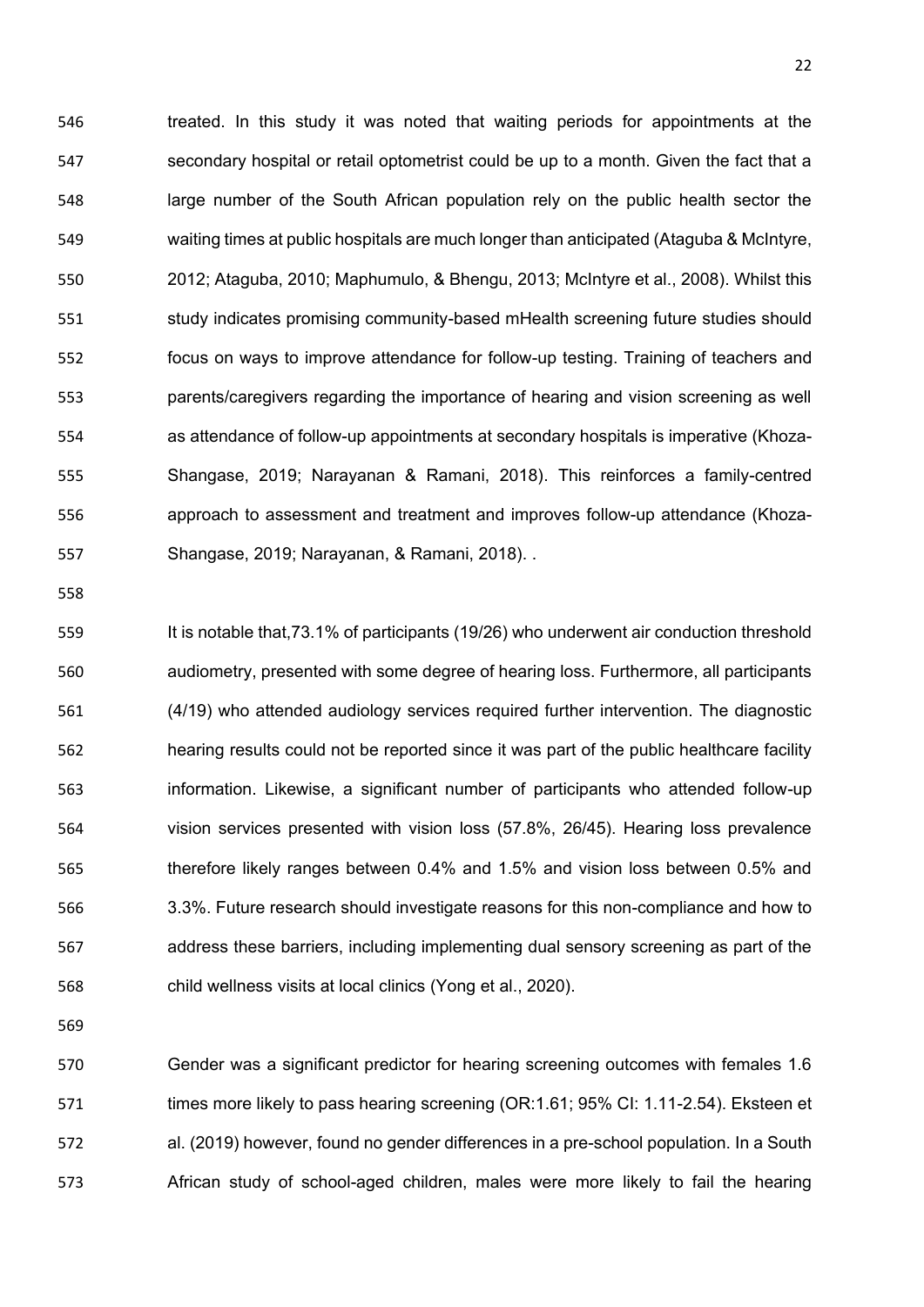screening (North-Matthiassen & Singh, 2007). Other studies have also reported that males are more likely to fail hearing screening but reasons for a potential gender effect is unclear and further investigation is needed (Osei, Larnyo, Azaglo, Sedzro, & Torgbenu, 2018; Rao, Subramanyam, Nair, Sreekumaran & Rajashekhar, 2002).

 Age was also a significant predictor (p=0.006) of vision screening outcome with older children more likely to fail. If vision loss is not identified in early stages, the visual morbidity of an individual is negatively impacted (Reddy & Bassett, 2017; Register, 2010). Timely detection followed by intervention for vision loss is therefore essential to ensure optimal outcomes (World Health Organization, 2017b).

 This study emphasizes the potential of dual smartphone-sensory screening provided by non-specialist personnel as an efficient, and cost-effective approach to hearing and vision care. The low cost of the dual sensory program reported in this study (Table 5) can be further reduced with greater retention of LHWs. As the LHWs gain experience and reach more patients the test times should be reduced (Eksteen et al., 2019). A high attrition rate of LHWs with a 50% staff turnover during the 20 months of this project was recorded. Attrition was due to personal reasons and a previous study suggests 592 that relationship with peers is one of the strongest predictors of LHW retention (Ngugi, Nyaga, Lakhani, Agoi, Hanselman, Lugogo, & Mehta, 2018). Improved retention of LHWs is important to sustain a successful community-based program. High LHW retention has previously been linked to a supportive environment, community-led selection process, functioning referral systems, monetary compensation, sufficient resources and adequate training, refresher training and skill development (Ludwick, Brenner, Kyomuhangi, Wotton & Kabakyenga, 2014; Ngilangwa, & Mgomella, 2018; Ngugi et al., 2018). A careful community-led selection process for future LHWs is recommended, clear expectations, incentives and renumeration should be discussed (Ludwick et al., 2014; Ngilangwa, & Mgomella, 2018; Ngugi et al., 2018).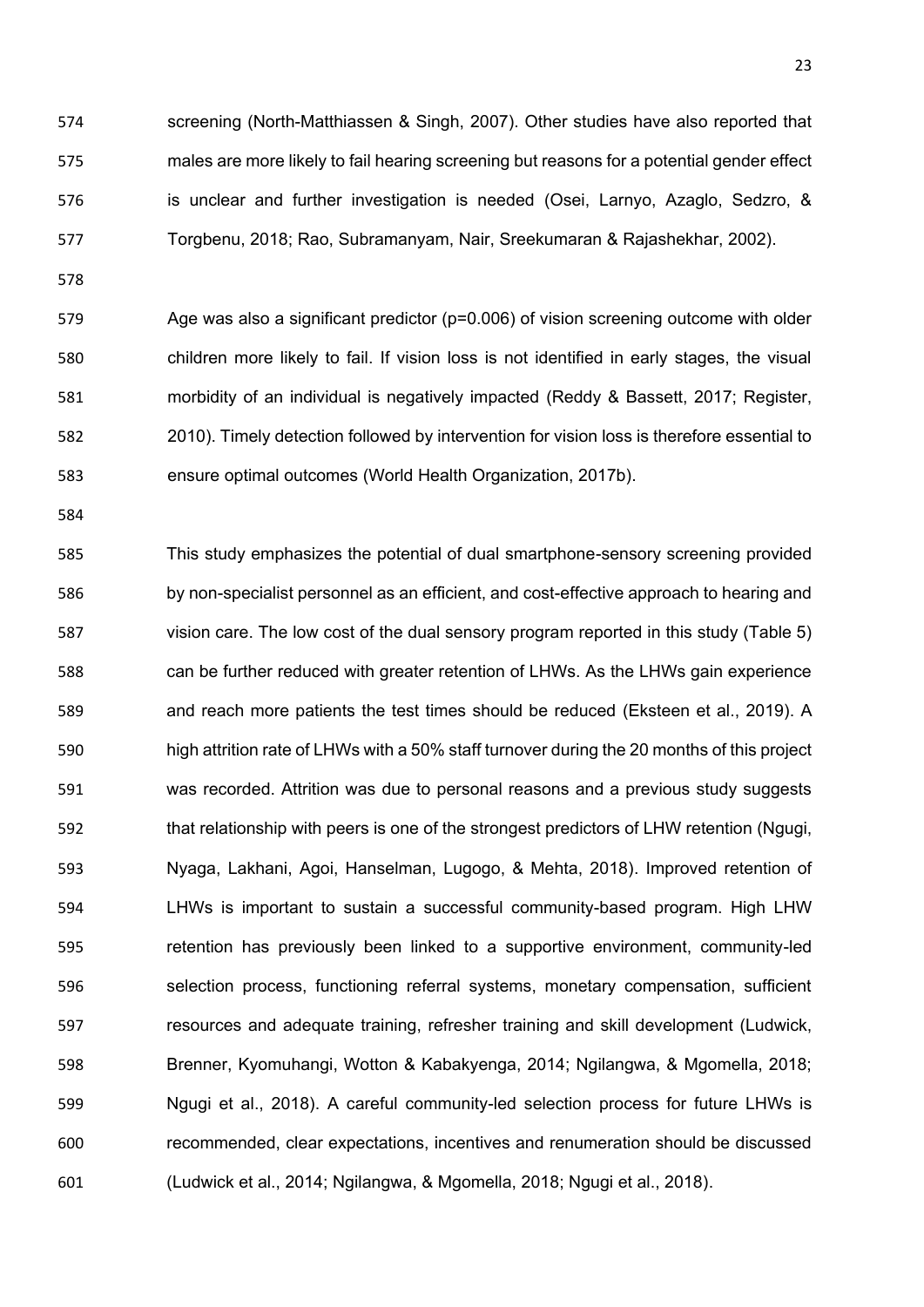LHWs are essential, when implementing a sustainable community-led hearing and vision screening programme (Eksteen et al., 2019; Jayawardena et al., 2020; Rono et al., 2018; Yousuf Hussein, Swanepoel, Mahomed, et al., 2018). The use of LHWs kept costs low, compared to the use of hearing health professionals (audiologist/ENT) or eye health professionals (optometrist/ophthalmologist), and this has also been demonstrated by other researchers (Bright et al., 2019; Eksteen et al., 2019; Mahomed-Asmail, et al., 2016; Rono et al., 2018; Yousuf Hussein et al., 2018).

 The specific costs of the dual sensory smartphone screening was sourced from the project administrators of the Pheme Group and hearX group. The full-cost model estimated the sensory screening cost at \$6.67 (US Dollars) per child. In contrast, pure- tone screening costs have been estimated at between \$10.23 to \$18.28 for hearing (Healthman, 2020) and at \$13.03 for vision screening (Lowry & De Alba Campomanes, 2016), these figures include, supply, travel and staff costs. The reported costs for 617 school hearing screening is variable. Nguyen et al. (2015) reported a cost of  $$63.08<sup>a</sup>$ 618 ber a child screened and Fortnum et al. (2016) reported a cost of \$ 2.50 $^{\circ}$  per a child screened (Fortnum et al., 2016; Nguyen, Smith, Armfield, Bensink, & Scuffham, 2015). Both these estimated costs were based on pure tone screening audiometry performed by a healthcare worker (Fortnum et al., 2016; Nguyen et al., 2015). The considerably lower cost per a child screened reported by Fortnum et al. (2016) is likely due to the study population size (10000) and the length of the program (4 years). The vision screening program entailed screening with a visual acuity chart and corneal light testing by a nurse (Lowry & De Alba Campomanes, 2016).

 The program efficacy was limited by poor uptake of appointments at diagnostic services in the public health care system, where there were long waiting periods at the secondary hospital and parents/caregivers failed to attend follow-up appointments.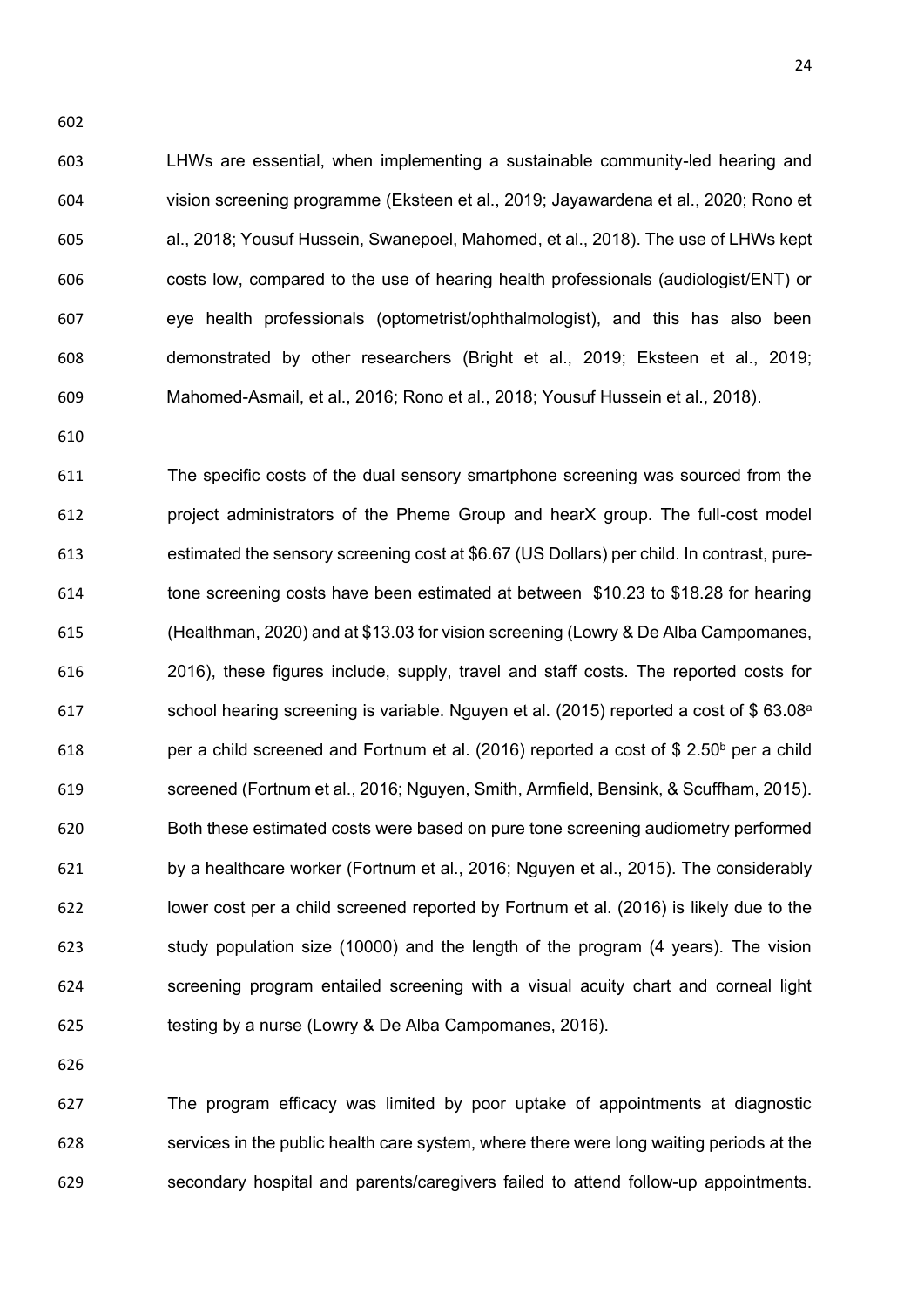The poor follow-up rate in this program meant that the prevalence of hearing and vision 631 loss could not be accurately established. The availability of healthcare facilities and the distance needed to travel to such facilities has been identified as some of the factors influencing uptake of hearing health services in low-income communities (Khoza-Shangase, 2019; Yong et al., 2020). Eksteen et al. (2019) reported better follow-up and attribute this to regular contact made with parents/guardians reminding them to follow-up. Post-screening follow-up may be necessary in ensuring that children identified with a possible hearing and vision loss receive the adequate follow-up services (Eksteen et al., 2019; Zeng et al., 2020). In a 2020 study conducted in Guangzhou, China, it was demonstrated that if specific follow-up appointments for vision services were given to patients there was an increased compliance in attending appointments (Zeng et al., 2020). Furthermore, teacher uptake of vision services and advocacy thereof has been seen to increase compliance, resulting in increased follow- up rate and spectacle wearing in a study conducted in Chennai, India (Narayanan & Ramani, 2018).

 Community-based hearing and vision screening is essential in identifying sensory deficits in children. This study has provided further support to recent findings (Eksteen et al. 2019), especially for school-aged children, showing that low-cost dual sensory screening can be successfully provided by LHWs. In LMICs, school-based screening is often the first point of care for children (Eksteen et al., 2019; Olusanya et al., 2014; Shinn, Jayawardena, et al., 2019). Future research should develop standardized protocols for smartphone hearing and vision screening of young children in schools. This study provided valuable information on hearing and vision loss and future studies should be conducted on a larger scale and involving older children.

<sup>a</sup> 1 Australian Dollar equates to 0.73 US Dollars; 15 October 2020

<sup>b</sup> 1 British Pound equates to 1.30 US Dollars, 15 October 2020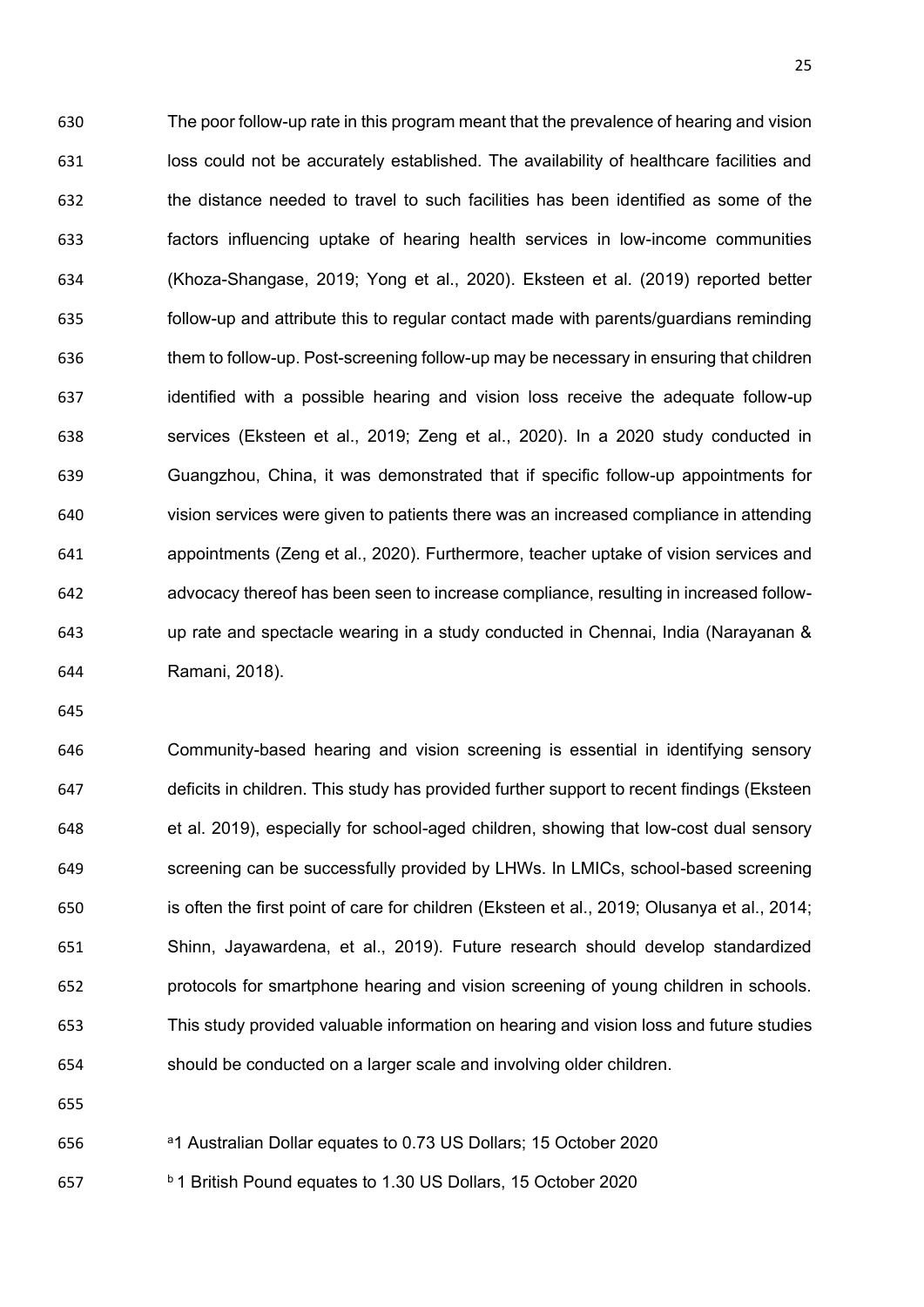| 658 |                                                                                           |
|-----|-------------------------------------------------------------------------------------------|
| 659 | Acknowledgement                                                                           |
| 660 |                                                                                           |
| 661 | We would like to acknowledge the collaboration between the Pheme Group, the hearX group   |
| 662 | and the hearX foundation in order to provide community-based hearing and vision services. |
| 663 |                                                                                           |
| 664 |                                                                                           |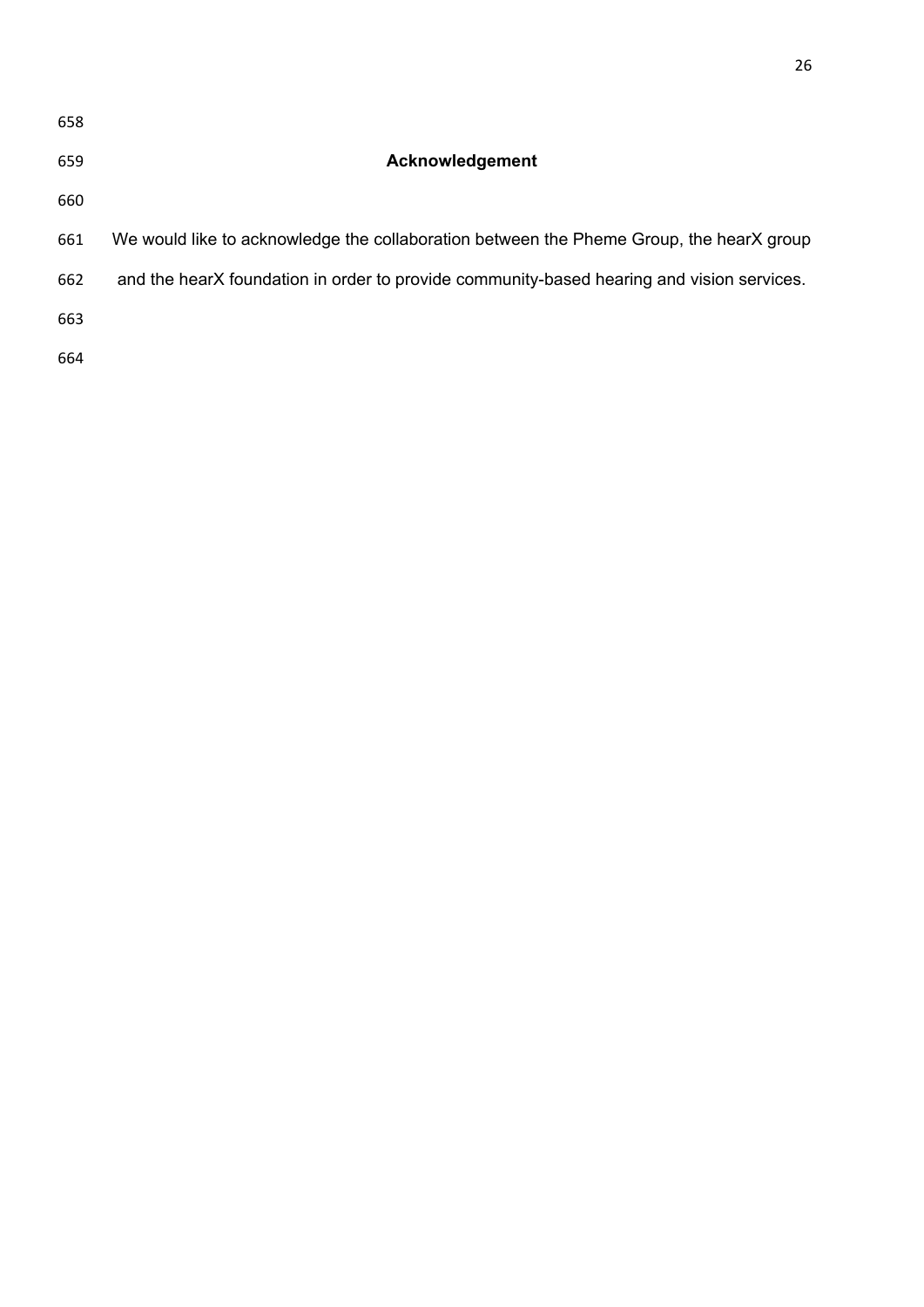**References** American Academy of Pediatrics. (2017). Recommendations for Preventative Pediatric Health Care. *Journal of the American Academy of Pediatrics*, 18–19. https://doi.org/10.1542/peds.105.3.645 Ataguba, J. E. (2010). Health care financing in South Africa : moving towards universal coverage. *Continuing Medical Education*, *28*(2), 74–78. Ataguba, J. E. &, & McIntyre, D. (2012). Paying for and receiving benefits from health services in South Africa: Is the health system equitable? *Health Policy and Planning*, *27*(SUPPL.1), 35–45. https://doi.org/10.1093/heapol/czs005 Bakhshaee, M., Banaee, T., Ghasemi, M. M., Nourizadeh, N., Shojaee, B., Shahriari, S., & Tayarani, H. R. (2009). Ophthalmic disturbances in children with sensorineural hearing loss. *European Archives of Oto-Rhino-Laryngology*, *266*(6), 823–825. https://doi.org/10.1007/s00405-008-0821-7 Bamford, J., Fortnum, H., Bristow, K., Smith, J., Vamvakas, G., Davies, L., Taylor, R., Watkin, P., Fonseca, S., Davis, A., & Hind, S. (2007). Current practice, accuracy, effectiveness and cost-effectiveness of school entry screening. *Journal of Health and Technology Assessment*, *11*(32), 1–187. https//:www.hta.ac.uk Bastawrous, A., Rono, H. K., Livingstone, I. A. T., Weiss, H. A., Jordan, S., Kuper, H., & Burton, M. J. (2015). The Development and Validation of a Smartphone Visual Acuity Test (Peek Acuity) for Clinical Practice and Community-Based Fieldwork. *JAMA Ophthalmology*, *133*(8), 930–937. https://doi.org/10.1001/jamaophthalmol.2015.1468 Bernstein, L. E., Besser, J., Maidment, D. W., & Swanepoel, D. W. (2018). Innovation in the Context of Audiology and in the Context of the Internet. *American Journal of Audiology*, *27*(3), 376–384. https://doi.org/10.1044/2018\_AJA-IMIA3-18-0018 Blecher, M., & Harrison, S. (2006). Health Financing. *Ijumba, P. & Padarath, A., Eds. South African Health Review 2006. Durban Health Systems Trust.* Bright, T., McCormick, I., Phiri, M., Mulwafu, W., Burton, M., Polack, S., Mactaggart, I., Yip,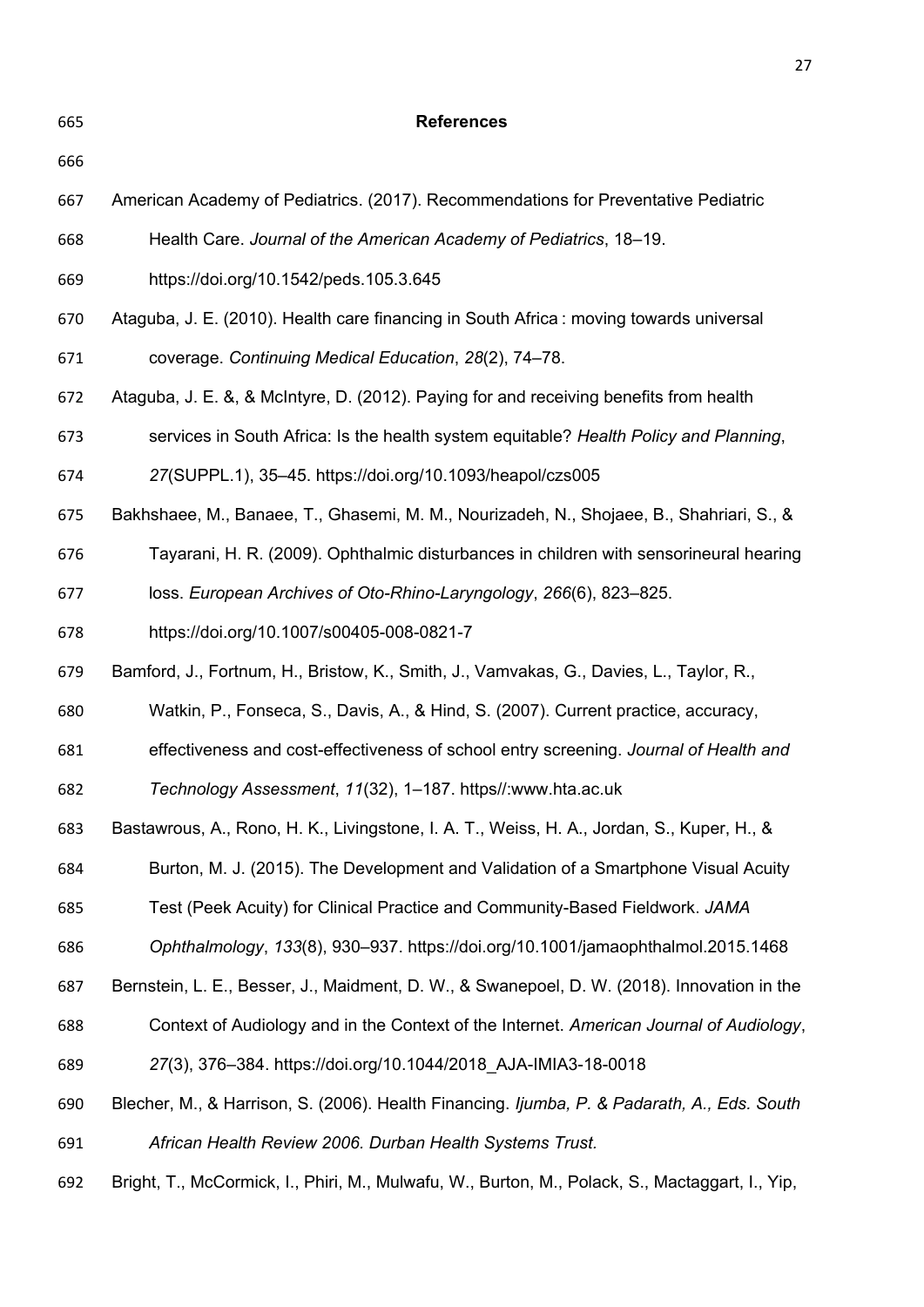- J. L. Y., Swanepoel, D. W., & Kuper, H. (2020). Rationale and feasibility of a combined rapid assessment of avoidable blindness and hearing loss protocol. *PLOS ONE*, *15*(2),
- e0229008. https://doi.org/10.1371/journal.pone.0229008
- Bright, T., Mulwafu, W., Phiri, M., Ensink, R. J. H., Smith, A., Yip, J., Mactaggart, I., &
- Polack, S. (2019). Diagnostic accuracy of non-specialist versus specialist health
- workers in diagnosing hearing loss and ear disease in Malawi. *Tropical Medicine and*
- *International Health*, *24*(7), 817–828. https://doi.org/10.1111/tmi.13238
- Bright, T., Mulwafu, W., Thindwa, R., Zuurmond, M., & Polack, S. (2017). Reasons for low
- uptake of referrals to ear and hearing services for children in Malawi. *PLoS ONE*,
- *12*(12), 1–14. https://doi.org/10.1371/journal.pone.0188703
- Charman, A. (2017). Micro-enterprise predicament in township economic development :
- Evidence from Ivory Park and Tembisa. *South African Journal of Economic and Management*, *20*(1), 1–14.
- Dedhia, K., Kitsko, D., Sabo, D., & Chi, D. H. (2013). Children With Sensorineural Hearing
- Loss After Passing the Newborn Hearing Screen. *Journal of American Medical*
- *Association Otolaryngology Head and Neck Surgery*, *139*(2), 119–123.
- https://doi.org/10.1001/jamaoto.2013.1229
- Department of Basic Education. (2018). Education Statistics in South Africa 2016. In *Basic education*.
- http://www.education.gov.za/LinkClick.aspx?fileticket=3BJmBjG+B3U=&tabid=462&mid
- =1326
- Department of Basic Education. (2019). *School admissions*.
- https://www.education.gov.za/Informationfor/ParentsandGuardians/SchoolAdmissions.a spx
- 
- Department of Employment and Labour. (2020). *National Minimum Wage Rate*.
- https://www.gov.za/nr/node/795674?gclid=EAIaIQobChMIsv3OhOyh6wIVA7DtCh2lPw
- 719 RPEAAYASAAEgKzVvD BwE
- Dibakwane, S. T., & Peu, M. D. (2018). Experiences of school health nurses regarding the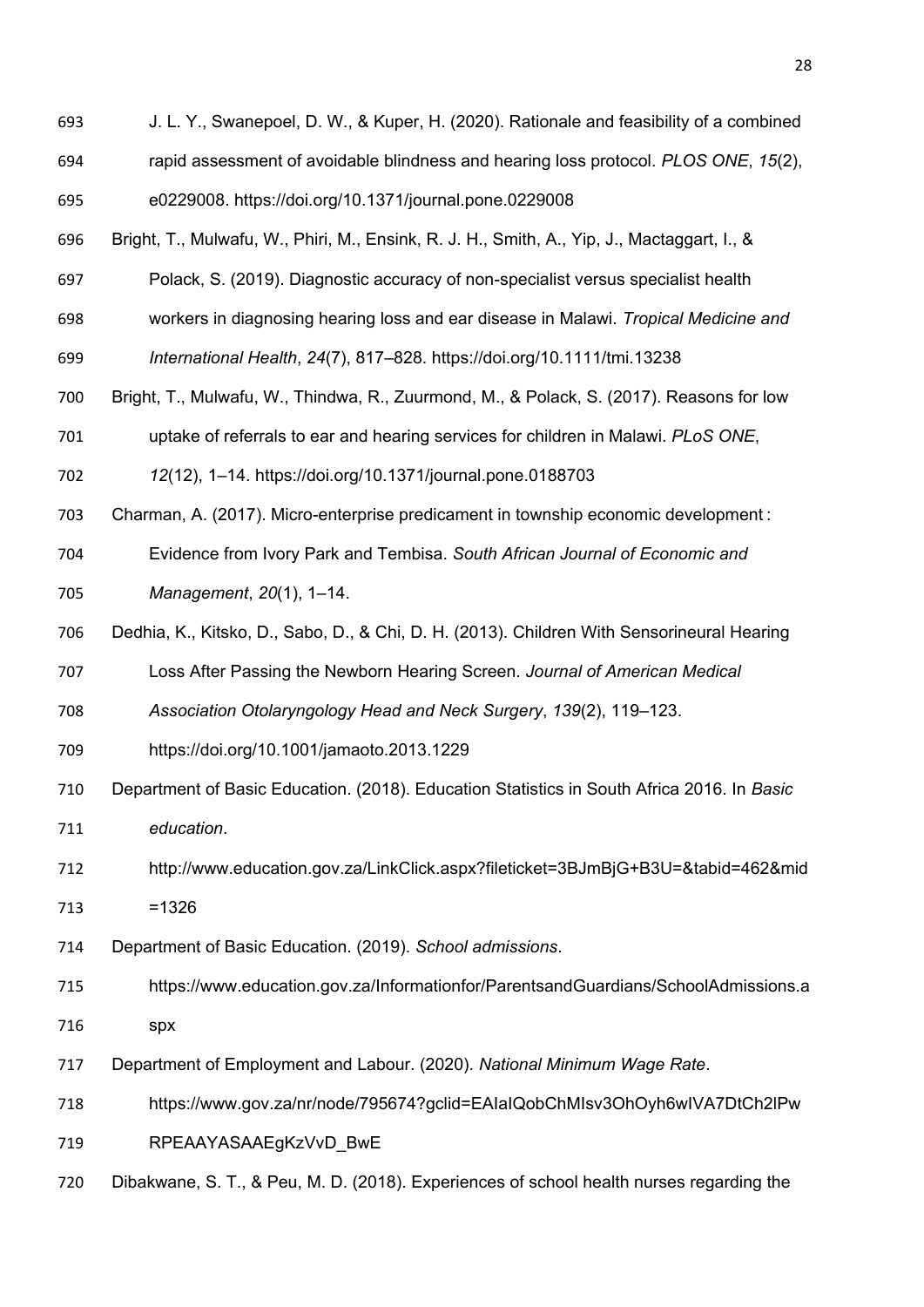- provision of the school health service delivery in the Tshwane district. *African Journal of*
- *Primary Health Care & Family Medicine*, *10*(1), 1–8.
- https://doi.org/10.4102/phcfm.v10i1.1807
- Eksteen, S., Launer, S., Kuper, H., Eikelboom, R. H., Bastawrous, A., & Swanepoel, D. W.
- (2019). Hearing and vision screening for preschool children using mobile technology,
- South Africa. *Bulletin of the World Health Organization*, *97*(10), 1–20.
- Ekurhleni Metropolitain Municipality. (2018). *Integrated Development Plan and Budget 2018/2019*.
- Eventov-Friedman, S., Leiba, H., Flidel-Rimon, O., Juster-Reicher, A., & Shinwell, E. S.
- (2010). The red reflex examination in neonates: An efficient tool for early diagnosis of
- congenital ocular diseases. *Israel Medical Association Journal*, *12*(5), 259–261.
- Fortnum, H. M., Summerfield, A. Q., Marshall, D. H., Davis, A. C., & Bamford, J. M. (2001).
- Prevalence of permanent childhood hearing impairment in the United Kingdom and
- implications for universal neonatal hearing screening: questionnaire based
- ascertainment study. *BMJ (Clinical Research Ed.)*, *323*, 536–540.
- http://www.ncbi.nlm.nih.gov/pubmed/11546698%0Ahttp://www.pubmedcentral.nih.gov/a
- rticlerender.fcgi?artid=PMC48157
- Fortnum, H., Ukoumunne, O. C., Hyde, C., Taylor, R. S., Ozolins, M., Errington, S., Zhelev,
- Z., Pritchard, C., Benton, C., Moody, J., Cocking, L., Watson, J., & Roberts, S. (2016).
- A programme of studies including assessment of diagnostic accuracy of school hearing
- screening tests and a cost-effectiveness model of school entry hearing screening
- programmes. *Health Technology Assessment*, *20*(36), 1–210.
- https://doi.org/10.3310/hta20360
- Global Burden of Disease 2016 and Injury Incidence and Prevalence Collaborators. (2017).
- Global , regional , and national incidence , prevalence , and years lived with disability
- for 328 diseases and injuries for 195 countries , 1990 2016 : a systematic analysis for
- the Global Burden of Disease Study 2016. *Lancet*, *390*, 1211–1259.
- https://doi.org/10.1016/S0140-6736(17)32154-2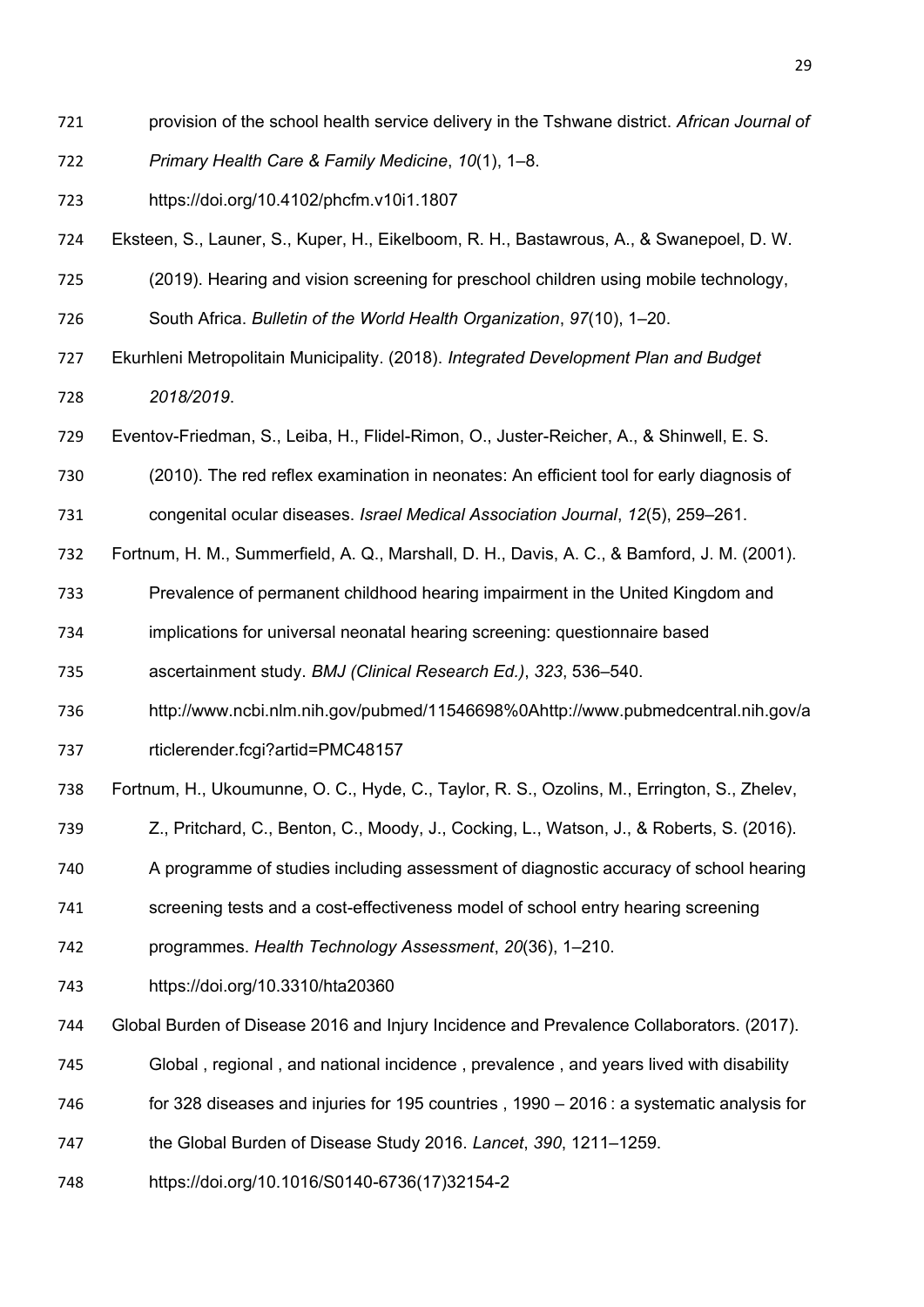Global Research on Developmental Disabilities Collaborators. (2018). Developmental

- disabilities among children younger than 5 years in 195 countries and territories, 1990–
- 2016: a systematic analysis for the Global Burden of Disease Study 2016. *The Lancet*
- *Global Health*, *6*(10), e1100–e1121. https://doi.org/10.1016/S2214-109X(18)30309-7
- Gogate, P., Gilbert, C. & Zin, A. (2011). Severe Visual Impairment and Blindness in Infants:
- Causes and Opportunities for Control. *Middle East African Journal of Optometry*, *18*(2), 109–114.
- Gravel, J.S., White, K. R., Johnson, J.L., Widen, J. E., Vohr, B.R., James, M., Kennalley, T.,
- Maxon, A.B., Spivak, L., Sullivan-Mahoney, M., & Weirather, Y & Meyer, S. (2005). A
- Multisite Study to Examine the Efficacy of the Otoacoustic Emission/Automated
- Auditory Brainstem Response Newborn Hearing Screening Protocol:
- Recommendations for Policy, Practice, and Research. *American Journal of Audiology*, *14*(December), 217–228.
- Grote, J. J. (2000). Neonatal screening for hearing impairment. *The Lancet*, *355*(9203), 514–
- 515. https://doi.org/https://doi.org/10.1016/S0140-6736(99)00393-1
- Hall, K. (2018). *Children's access to education* (Vol. 28, Issue 1).
- 765 http://www.ci.uct.ac.za/sites/default/files/image\_tool/images/367/Child\_Gauge/South\_Af
- 766 rican Child Gauge 2018/Chapters/Children%27s access to e
- Healthman. (2020). *Healthman Audiology Tarrifs 2020*. www.healthman.co.za/tarrifs
- hearX Group. (n.d.). *hearX Group*. Retrieved August 15, 2020, from
- https://www.hearxgroup.com/about
- Independent Communications Association of South Africa. (2020). The state of the ICT
- sector in South Africa. In *Independent Communications Authority of South Africa* (Issue
- March). https://www.icasa.org.za/uploads/files/State-of-ICT-Sector-Report-March-
- 2018.pdf?TSPD\_101\_R0=24881f17191a11e6267c7c4caf1d5ef5jm3000000000000000
- 08d1df669ffff00000000000000000000000000005c950b60004a7acd2e
- International Organization for Standardization. (2017). *Acoustics – Reference zero for the*
- *calibration of audiometric equipment.* ISO 389-1.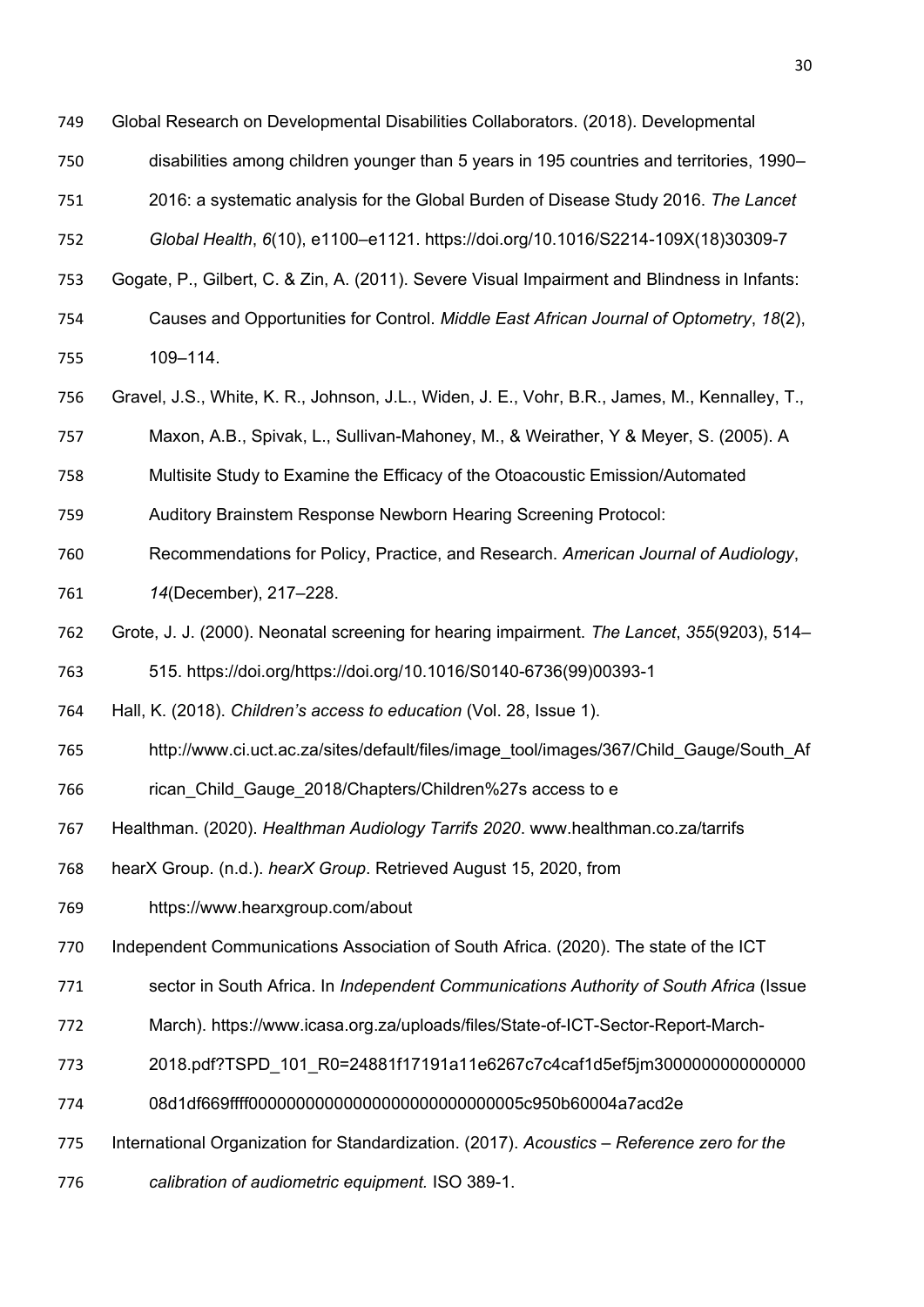- https://www.iso.org/standard/69855.html
- Jayawardena, A. D. L., Nassiri, A. M., Levy, D.A., Valeriani, V., Kemph, A. J., Kahue, C. N.,
- Segaren, N., Labadie, R. F., Bennett, M. L., & Elisée, Carl A. & Nettervillle, J. L. (2020).
- Community health worker-based hearing screening on a mobile platform : A scalable
- protocol piloted in Haiti. *Laryngoscope Investigate Otolaryngology*, *5*(2), 305–312.
- https://doi.org/10.1002/lio2.361
- Kemper, A. R., Fant, K. E., Bruckman, D., & Clark, S. J. (2004). Hearing and Vision
- Screening Program for School-Aged Children. *American Journal of Preventive*

*Medicine*, *26*(2), 141–146. https://doi.org/10.1016/j.amepre.2003.10.013

- Kemper, A. R., Helfrich, A., Talbot, J., Patel, N., & Crews, J. E. (2011). Improving the rate of
- preschool vision screening: An interrupted time-series analysis. *Pediatrics*, *128*(5).
- https://doi.org/10.1542/peds.2010-3679
- Khoza-Shangase, K., Kanji, A., Petrocchi-Bartal, L. & Farr, K. (2017). Infant hearing
- screening in a developing-country context : Status in two South African provinces.
- *South African Journal of Childhood Health*, *11*(4), 159–163.
- https://doi.org/10.7196/SAJCH.2017.v11i4.1267
- Khoza-Shangase, K. (2019). Early hearing detection and intervention in South Africa :
- Exploring factors compromising service delivery as expressed by caregivers.
- *International Journal of Pediatric Otorhinolaryngology*, *118*(September 2018), 73–78.
- https://doi.org/10.1016/j.ijporl.2018.12.021
- Lowry, E. A., & De Alba Campomanes, A. G. (2016). Cost-effectiveness of School-Based
- Eye Examinations in Preschoolers Referred for Follow-up From Visual Screening.
- *JAMA Ophthalmology*, *134*(6), 658–664.
- https://doi.org/10.1001/jamaophthalmol.2016.0619
- Ludwick, T., Brenner, J. L., Kyomuhangi, T., Wotton, K. A., & Kabakyenga, J. K. (2014).
- Poor retention does not have to be the rule: retention of volunteer community health
- workers in Uganda. *Journal of Health, Policy and Planning*, *29*(3), 388–395.
- https://doi.org/10.1093/heapol/czt025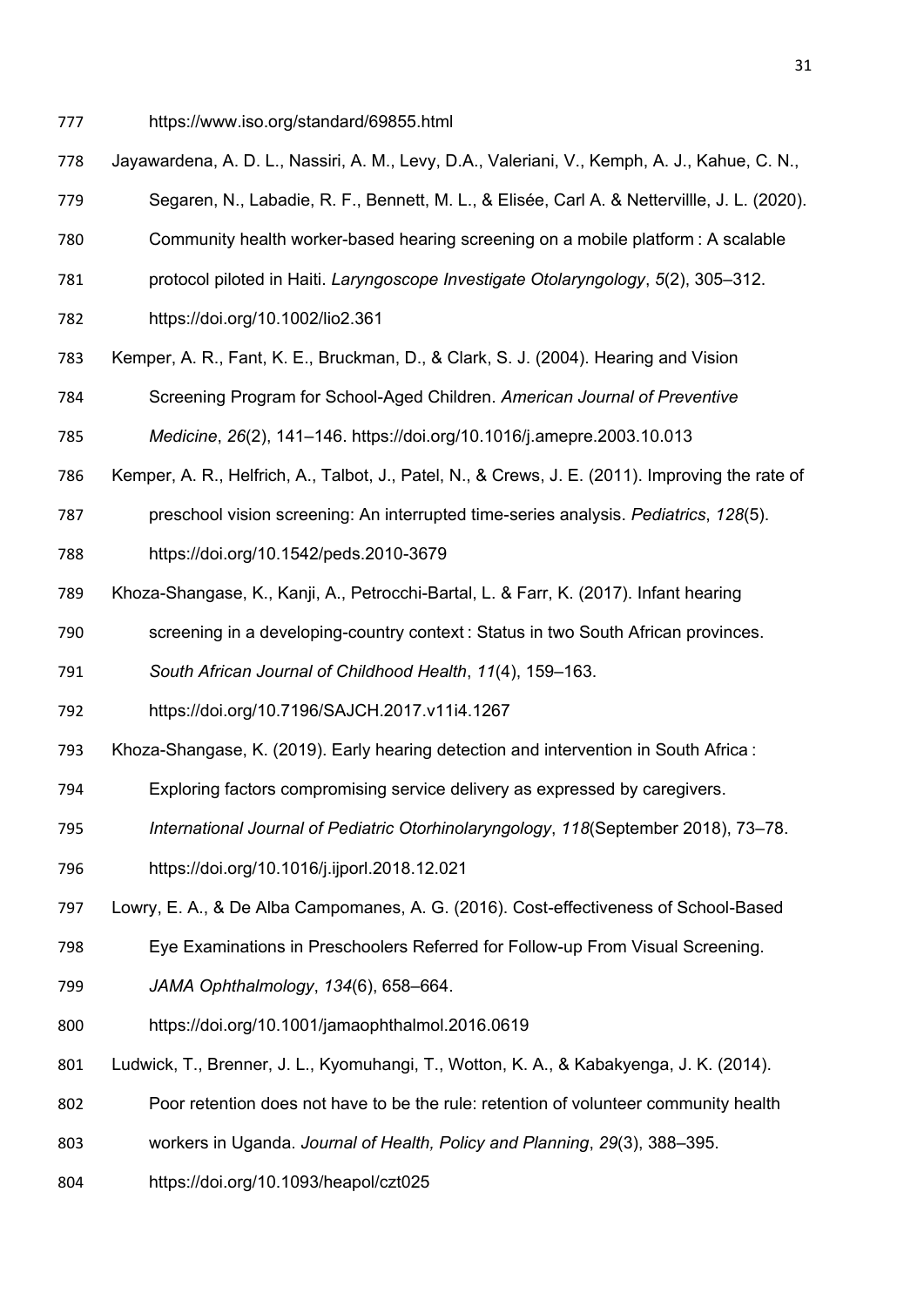Madsen , B.M. & Margolis, R. H. (2014). *Audiometric Properties of Three Circumaural* 

- *Earphones*. www.audiologyincorporated.com/wp-content/uploads/AAS-Poster-2014-
- Audiometric-Prperties-of-three-circumaural-earphones.pdf
- Mahomed-Asmail, F., Swanepoel, D. W., & Eikelboom, R. H. (2016). Hearing loss in urban
- South African school children (grade 1 to 3). *International Journal of Pediatric*

*Otorhinolaryngology*, *84*, 27–31. https://doi.org/10.1016/j.ijporl.2016.02.021

- Maphumulo, W. & Bhengu, B. R. (2013). Challenges of quality improvement in the
- healthcare of South Africa post-apartheid : A critical review. *Curationis*, 1–9.
- McIntyre, D., Garshong, B., Mtei, G., Meheus, F., Thiede, M., Akazili, J., Ally, M., Aikins, M.,
- Mulligan, J. A., & Goudge, J. (2008). Beyond fragmentation and towards universal
- coverage: Insights from Ghana, South Africa and the United Republic of Tanzania.
- *Bulletin of the World Health Organization*, *86*(11), 871–876.
- https://doi.org/10.2471/BLT.08.053413
- Mclaren, Z. M., Ardington, Cally, &, & Leibbrandt, M. (2014). Distance decay and persistent health care disparities in South Africa. *BMC Health Services Research*, *14*, 1–9.
- Medicine, C. on P. and A. S. on O., Orthopists, A. A. of C., Strabismus, A. A. for P. O. and, &
- Opthalmology, A. A. of. (2003). Eye examination in Infants, Children, and Young Adults
- by Pediatricians. *Pediatrics*, *111*(4), 902–909.
- Metsing, I., Hansraj, R., Jacobs, W., & Nel, E. W. (2018). Review of school vision screening guidelines. *African Vision and Eye Health*, *77*(1).
- Meyer, M. E., Swanepoel, D. W., le Roux, T., & van der Linde, M. (2012). Early detection of
- infant hearing loss in the private health care sector of South Africa. *International Journal*
- *of Pediatric Otorhinolaryngology*, *76*(5), 698–703.
- https://doi.org/10.1016/j.ijporl.2012.02.023
- Morjaria, P., & Bastawrous, A. (2017). Helpful developments and technologies for school eye health programmes. *Community Eye Health Journal*, *30*(98), 34–36.
- Morton, C., & Nance, W. E. (2006). Newborn Hearing Screening A Silent Revolution. *New*
- *England Journal of Medicine*, *354*(20), 2151–2164.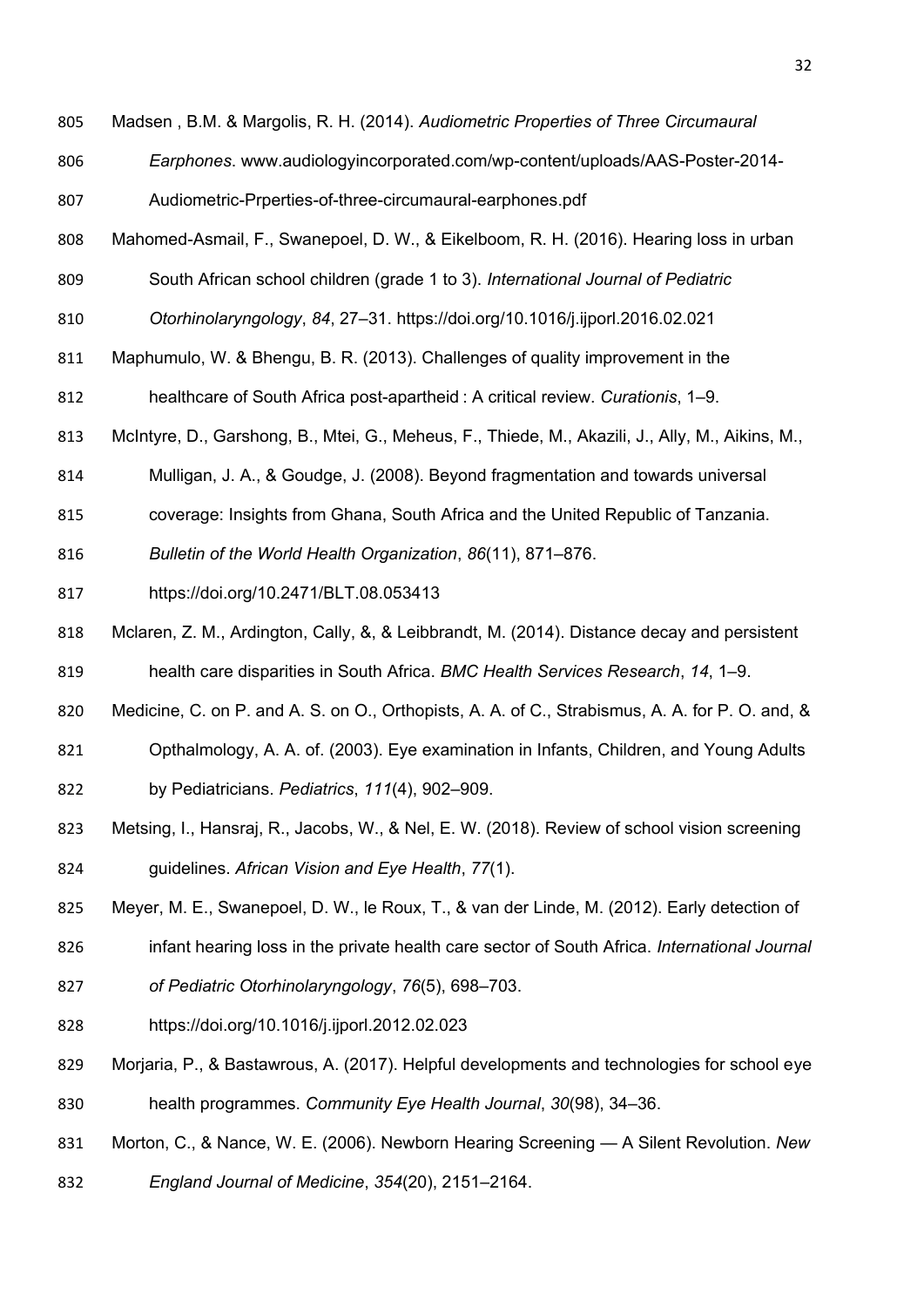- https://doi.org/10.1056/nejmra050700
- Mushongera, D., Tseng, D., Kwenda, P., & Benhura, M., Zikhali , P., Ngwenya, P. (2018). *Poverty and Inequality in the Gauteng City-Region* (Issue 09).
- 836 file:///C:/Users/Michelle/Downloads/GCRO\_Research\_Report\_9\_Understanding\_povert
- 837 y and inequality June 2018.pdf
- Narayanan, A & Ramani, K, K. (2018). Effectiveness of interventions in improving
- compliance to spectacle wear and referral in school vision screening. *Journal of Clinical and Experimental Optometry*, *101*(6), 752–757. https://doi.org/10.1111/cxo.12797
- Ngilangwa, D.P., & Mgomella, G. S. (2018). Factors associated with retention of community
- health workers in maternal, newborn and child health programme in Simiyu Region,
- Tanzania. *African Journal of Primary Health Care & Family Medicine*, *10*(1), 1–8.
- https://phcfm.org/index.php/phcfm/article/view/1506/2740#CIT0003\_1506
- Ngugi, A. K., Nyaga, L. W., Lakhani, A., Agoi, F., Hanselman, M., Lugogo, G., & Mehta, K.
- M. (2018). Prevalence , incidence and predictors of volunteer community health worker
- attrition in Kwale County, Kenya. *BMJ Global Health*, *3*(4), 1–15.
- https://doi.org/10.1136/bmjgh-2018-000750
- Nguyen, K. H., Smith, A. C., Armfield, N. R., Bensink, M., & Scuffham, P. A. (2015). Cost-
- effectiveness analysis of a mobile ear screening and surveillance service versus an
- outreach screening, surveillance and surgical service for Indigenous children in
- Australia. *PLoS ONE*, *10*(9), 1–16. https://doi.org/10.1371/journal.pone.0138369
- Nikolopoulos, T.P., Lioumi, D., Stamataki, S., O' Donoghue, G.M., Guest, M., Hall, A. M.
- (2006). Evidence-Based Overview of Ophthalmic Disorders in Deaf Children: A
- Literature Update. *Journal of Otology and Neurotology*, *27*((2 suppl1): S1-24,
- discussion
- 857 s20\file:///C:/Users/Michelle/Downloads/GCRO\_Research\_Report\_9\_Understanding\_p 858 overty and inequality June 2018.pdf=]p;').
- North-Matthiassen, C., & Singh, S. A. (2007). The hearing profile among learners in schools
- in the Western Cape, South Africa. *International Journal of Pediatric*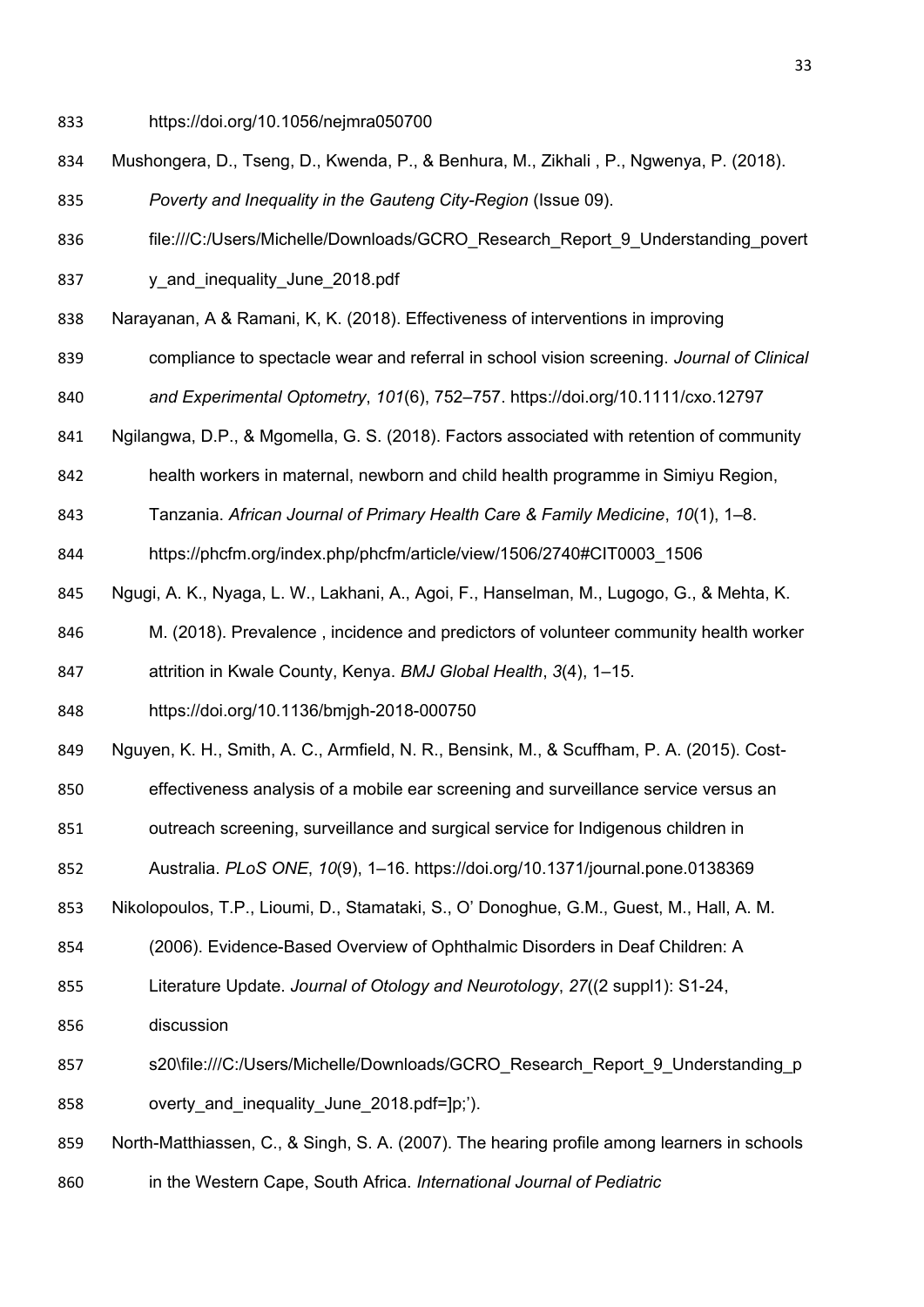- *Otorhinolaryngology*, *71*(1), 113–118. https://doi.org/10.1016/j.ijporl.2006.09.012
- Olusanya, B. O. (2011). Making targeted screening for infant hearing loss an effective option
- in less developed countries. *International Journal of Pediatric Otorhinolaryngology*,
- *75*(3), 316–321. https://doi.org/10.1016/j.ijporl.2010.12.002
- Olusanya, B. O. (2015). Screening for neonatal deafness in resource-poor countries:
- challenges and solutions. *Research and Reports in Neonatology*, *5*(May), 51–64.
- https://doi.org/10.2147/rrn.s61862
- Olusanya, B. O., Neumann, K. J., &, & Saunders, J. E. (2014). The global burden of
- disabling hearing impairment : a call to action. *Bulletin of the World Health Organization*,
- *92*(August 2013), 367–373.
- Olusanya, B. O., & Newton, V. E. (2007). Global burden of childhood hearing impairment
- and disease control priorities for developing countries. *The Lancet (London, England)*,
- *369*(9569), 1314–1317. https://doi.org/10.1016/S0140-6736(07)60602-3
- Olusanya, B. O., Wright, S., Nair, M. K. C., Boo, N., Halpern, R., Kuper, H., Abubakar, A. A.,
- Almasri, N. A., Arabloo, J., Arora, N. K., Backhaus, S., Berman, B. D., Brienbauer, C.,
- Carr, G., Vries, de, P. J., del Castillo-Hegyi, C., Eftekhari, A., Gladstone, M., Hoekstra,
- 877 R. A., & Kancherla, V. & ... (2020). Global Burden of Childhood Epilepsy, Intellectual
- Disability, and Other Sensory Impairments. *American Academy of Pediatrics*, *146*(1).
- https://doi.org/10.1542/peds.2019-2623
- Osei, A. O., Larnyo, P. A., Azaglo, A., Sedzro, T. M., & Torgbenu, E. L. (2018). Screening for
- hearing loss among school going children. *International Journal of Pediatric*
- *Otorhinolaryngology*, *111*(March), 7–12. https://doi.org/10.1016/j.ijporl.2018.05.018
- Pheme group. (n.d.). *Pheme Group*. Retrieved August 15, 2020, from
- http://phemegroup.co.za/
- Porter, H., Sladen, D. P., Ampah, S. B., Rothpletz, A., & Bess, F. H. (2013). Developmental
- Outcomes in Early School-Age Children with Minimal Hearing Loss. *American Journal*
- *of Audiology*, *22*(2), 263–270. https://doi.org/10.1044/1059-0889(2013/13-0013)
- Rao, R. S. P., Subramanyam, M. A., Nair, S. N., & Rajashekhar, B. (2002). Hearing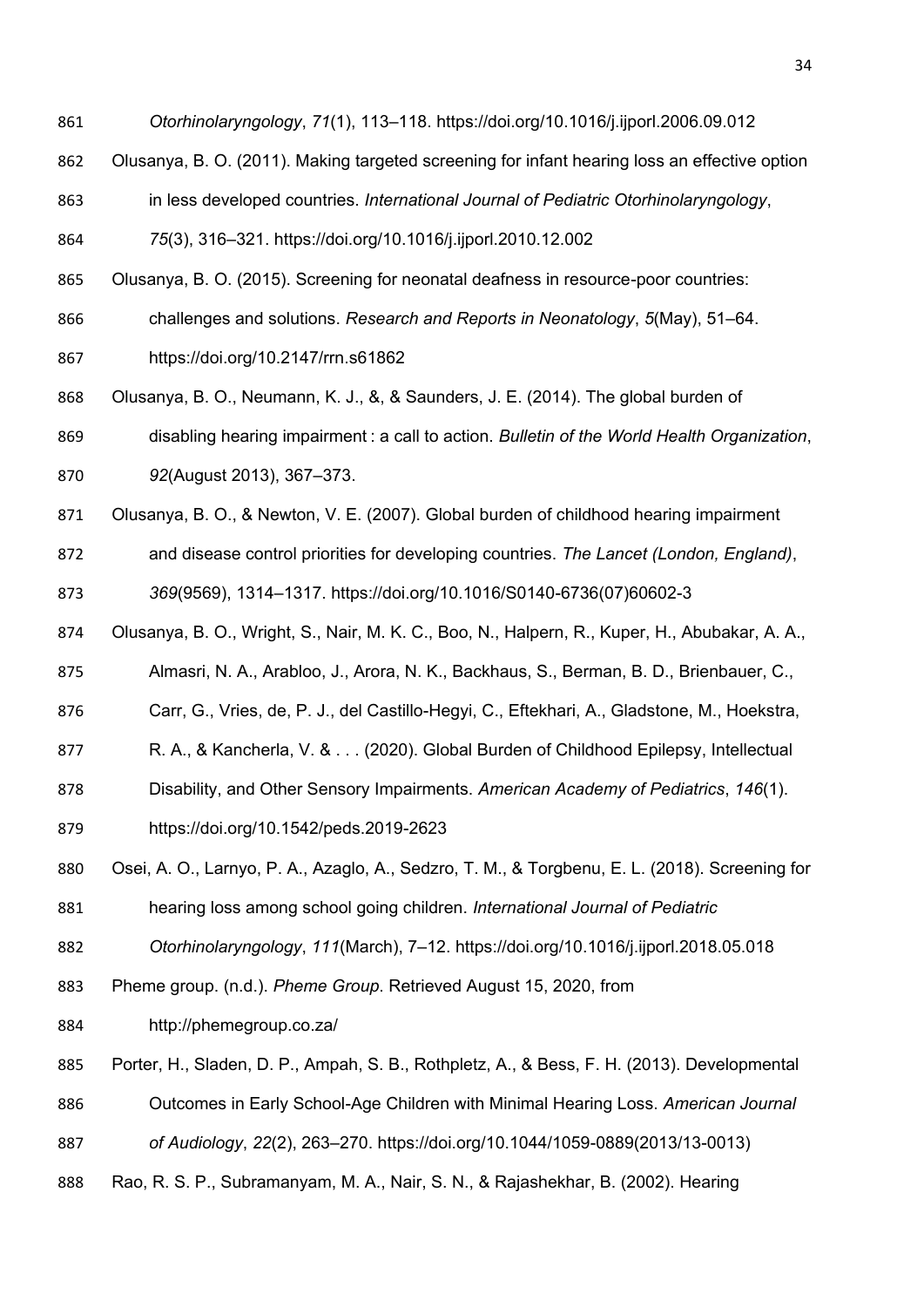- impairment and ear diseases among children of school entry age in rural South India.
- *International Journal of Pediatric Otorhinolaryngology*, *64*(2), 105–110.
- https://doi.org/10.1016/S0165-5876(02)00032-0
- Reddy, P. A., & Bassett, K. (2017). Visual acuity screening in schools : A systematic review
- of alternate screening methods. *Cogent Medicine*, *4*(1), 1–15.
- https://doi.org/10.1080/2331205X.2017.1371103
- Register, S. J. (2010). Visual acuity and stereopsis screening results in an underserved
- community. *Optometry-Journal of the American Optometric Association*, *81*(4), 200–
- 204. https://doi.org/10.1016/j.optm.2009.11.002
- Resnikoff, S., Pascolini, D., Mariotti, S. P., & Pokharel, G. P. (2008). Global magnitude of
- visual impairment caused by uncorrected refractive errors in 2004. *Bulletin of the World*
- *Health Organisation*, *86*, 63–70. https://doi.org/10.2471/BLT.07.041210
- Richardson B. P., van der Linde, J., Pillay, B., & Swanepoel, D. (2020). Do text messages
- about health and development in young children affect caregiver behavior? A

systematic review. *Health Education Journal*, *In Press*.

- Rono, H. K., Bastawrous, A., Macleod, D., Wanjala, E., DiTanna, G. L., Weiss, H. A., &
- Burton, M. J. (2018). Smartphone-based screening for visual impairment in Kenyan
- school children: a cluster randomised controlled trial. *The Lancet Global Health*, *6*(8),
- e924–e932. https://doi.org/10.1016/S2214-109X(18)30244-4
- Shargorodsky, J., Curhan, S. G., Curhan, G. C., & Eavey, R. (2010). Change in prevalence
- of hearing loss in US adolescents. *JAMA - Journal of the American Medical*
- *Association*, *304*(7), 772–778.
- http://www.embase.com/search/results?subaction=viewrecord&from=export&id=L35937
- 4179%255Cnhttp://jama.ama-
- assn.org/cgi/reprint/304/7/772%255Cnhttp://dx.doi.org/10.1001/jama.2010.1124%255C
- nhttp://sfx.library.uu.nl/utrecht?sid=EMBASE&issn=00987484&id=doi:10.
- Shinn, J. R., Jayawardena, A. D. L., Patro, A., Zuniga, M. G., & Netterville, J. L. (2019).
- Teacher Prescreening for Hearing Loss in the Developing World. *Ear, Nose and Throat*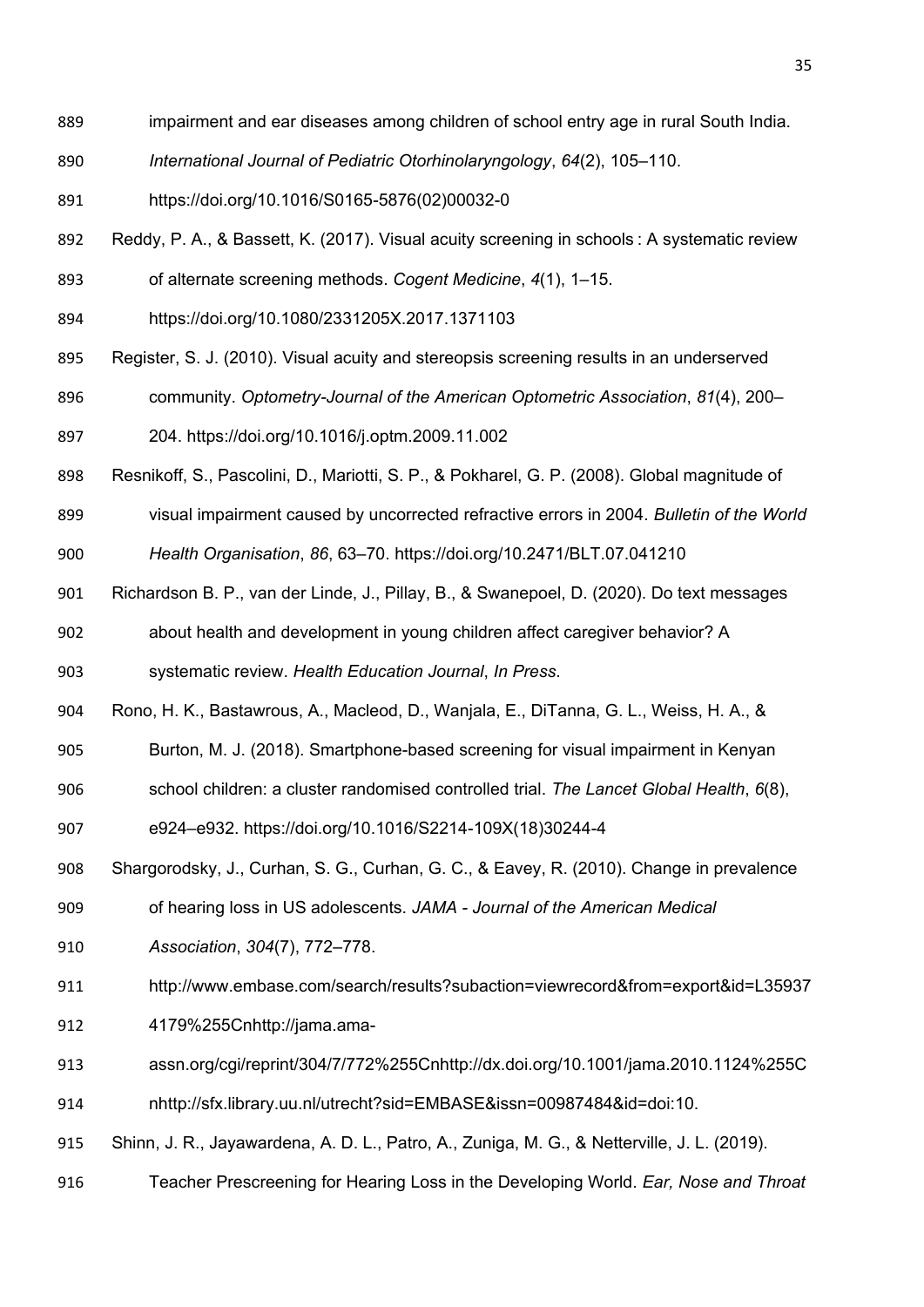- *Journal*, 1–4. https://doi.org/10.1177/0145561319880388
- Shinn, J. R., Zuniga, M. G., Macharia, I., Reppart, J., Netterville, J. L., & Jayawardena, A. D.
- L. (2019). Community health workers obtain similar results using cell-phone based
- hearing screening tools compared to otolaryngologists in low resourced settings.
- *International Journal of Pediatric Otorhinolaryngology*, *127*(June), 1–5.
- https://doi.org/10.1016/j.ijporl.2019.109670
- Statistics South Africa. (2019). *Quarterly Labour Force Survey*. QLFS-3rd Quarter.
- http://www.statssa.gov.za/?p=12689
- Statistics South Africa. (2015). *Poverty Trends in South Africa An examination of absolute*
- *poverty between 2006 and 2015*. http://www.statssa.gov.za/publications/Report-03-10-
- 06/Report-03-10-062015.pdf
- Statistics South Africa. (2017). *Education series volume III: Educational enrolment and*
- *achievement, 2016* (Vol. 3). file:///C:/Users/Michelle/Desktop/reviewer articles/Report 92-01-032016.pdf
- Stenfeldt, K. (2018). Preschool hearing screening in Sweden. An evaluation of current
- practices and a presentation of new national guidelines. *International Journal of*
- *Pediatric Otorhinolaryngology*, *110*, 70–75. https://doi.org/10.1016/j.ijporl.2018.04.013
- Stevens, G., Flaxman, S., Brunskill, E., Mascarenhas, M., Mathers, C. D., & Finucane, M.
- (2013). Global and regional hearing impairment prevalence: An analysis of 42 studies in
- 29 countries. *European Journal of Public Health*, *23*(1), 146–152.
- https://doi.org/10.1093/eurpub/ckr176
- Stigler, G. (2012). *Integrated School health Policy*. https://www.health-e.org.za/WP-
- content/uploads/2013/10/integrated\_School\_Health\_Policy.pdf
- Swanepoel, D. (2017). Enhancing Ear and Hearing Health Access for Children With
- Technology and Connectivity. *American Journal of Audiology*, *26*(3S), 426–429.
- https://doi.org/10.1044/2017
- Swanepoel, D., Ebrahim, S., Joseph, A., & Friedland, P. L. (2007). Newborn hearing
- screening in a South African private health care hospital. *International Journal of*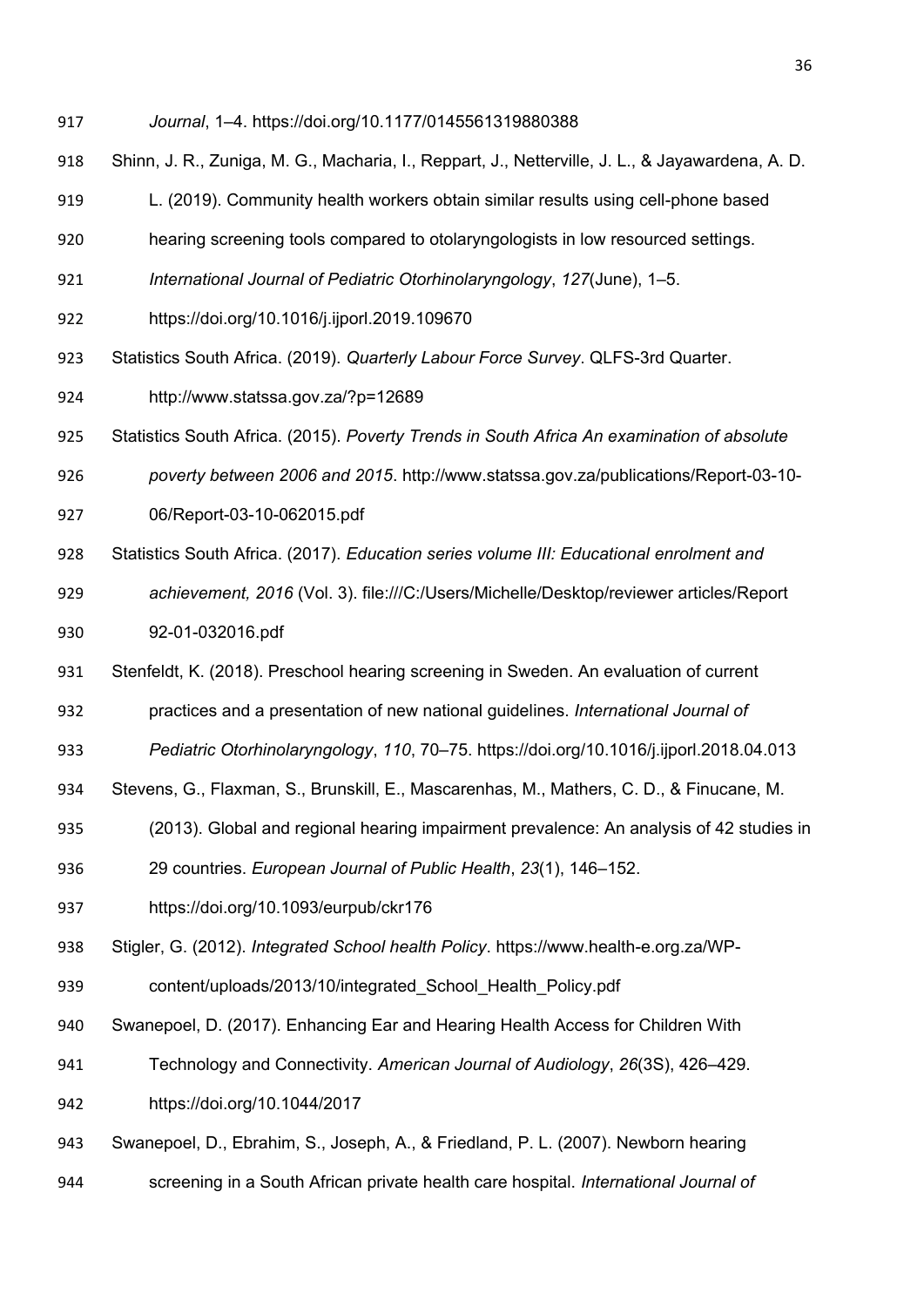- *Pediatric Otorhinolaryngology*, *71*(6), 881–887.
- https://doi.org/10.1016/j.ijporl.2007.02.009
- Swanepoel, D. W., Myburgh, H. C., Howe, D. M., Mahomed, F., & Eikelboom, R. H. (2014).
- Smartphone hearing screening with integrated quality control and data management.
- *International Journal of Audiology*, *53*(12), 841–849.
- https://doi.org/10.3109/14992027.2014.920965
- The World Bank. (n.d.). *Measuring Inequality*. Retrieved April 11, 2019, from
- http://web.worldbank.org/WBSITE/EXTERNAL/TOPICS/EXTPOVERTY/EXTPA/0,,cont
- entMDK:20238991~menuPK:492138~pagePK:148956~piPK:216618~theSitePK
- The World Bank. (2020a). *South Africa GNI per capita 1962-2020*.
- https://www.macrotrends.net/countries/ZAF/south-africa/gni-per-capita#:~:text=South
- Africa gni per capita for 2019 was %246%2C040%2C a,a 9.59%25 decline from 2015.
- The World Bank. (2020b). *World Bank Country and Lending Groups*.
- https://datahelpdesk.worldbank.org/knowledgebase/articles/906519-world-bank-
- country-and-lending-groups
- Thomson, V., & Yoshinaga-Itano, C. (2018). The Role of Audiologists in Assuring Follow-Up
- to Outpatient Screening in Early Hearing Detection and Intervention Systems. *American*
- *Journal of Audiology*, *27*(3), 283–293. https://doi.org/10.1044/2018\_AJA-17-0113
- World Health Organization. (2017a). *Deafness and Hearing loss*. Deafness and Hearing
- Loss: Fact Sheet. http://www.who.int/mediacentre/factsheets/fs300/en/
- World Health Organization. (2017b). *Vision Impairment and blindness*. Vision Impairment
- and Blindness: Fact Sheet. http://www.who.int/mediacentre/factsheets/fs282/en/
- World Health Organization. (2018). *Global estimates on hearing loss*.
- https://www.who.int/pbd/deafness/estimates/en/
- Yong, M., Panth, N., McMahon, C. M., Thorne, P. R., & Emmett, S. D. (2020). How the
- World's Children Hear: A Narrative Review of School Hearing Screening Programs
- Globally. *OTO Open*, *4*(2), 2473974X2092358.
- https://doi.org/10.1177/2473974x20923580